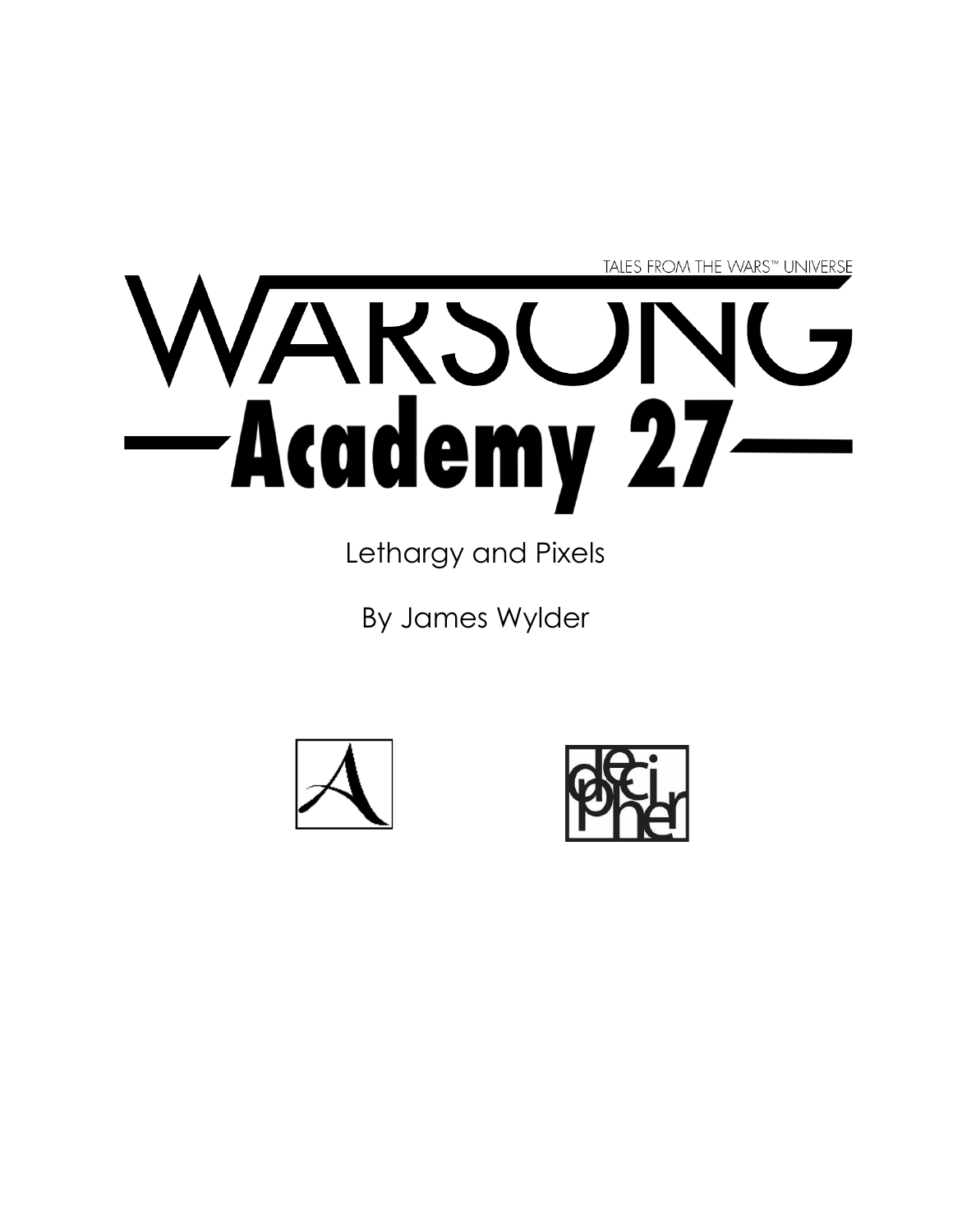"She hasn't left her room in days, you really need to drag her out of there."

Jhe Hei Ran sighed, "That's not true. Sang Mi would never be that inconvenient to us. She comes out of her room for meals and to do chores. Then she goes back into her room."

Mrs. Jin, Jae Hyun's mother, gave her a look. "That's just never leaving her room with an asterisk on it. Can I be blunt with you?"

"You're going to be anyway so go for it."

"You've spoiled the child. I know she's your only girl, but she'll be a grown woman soon and she's not going to be able to get away with this sort of behavior then."

"Full offense," Hei Ran said, 'but she's not your daughter."

The other woman frowned, "Do what you wish, but she's going to have to stop this nonsense at some point."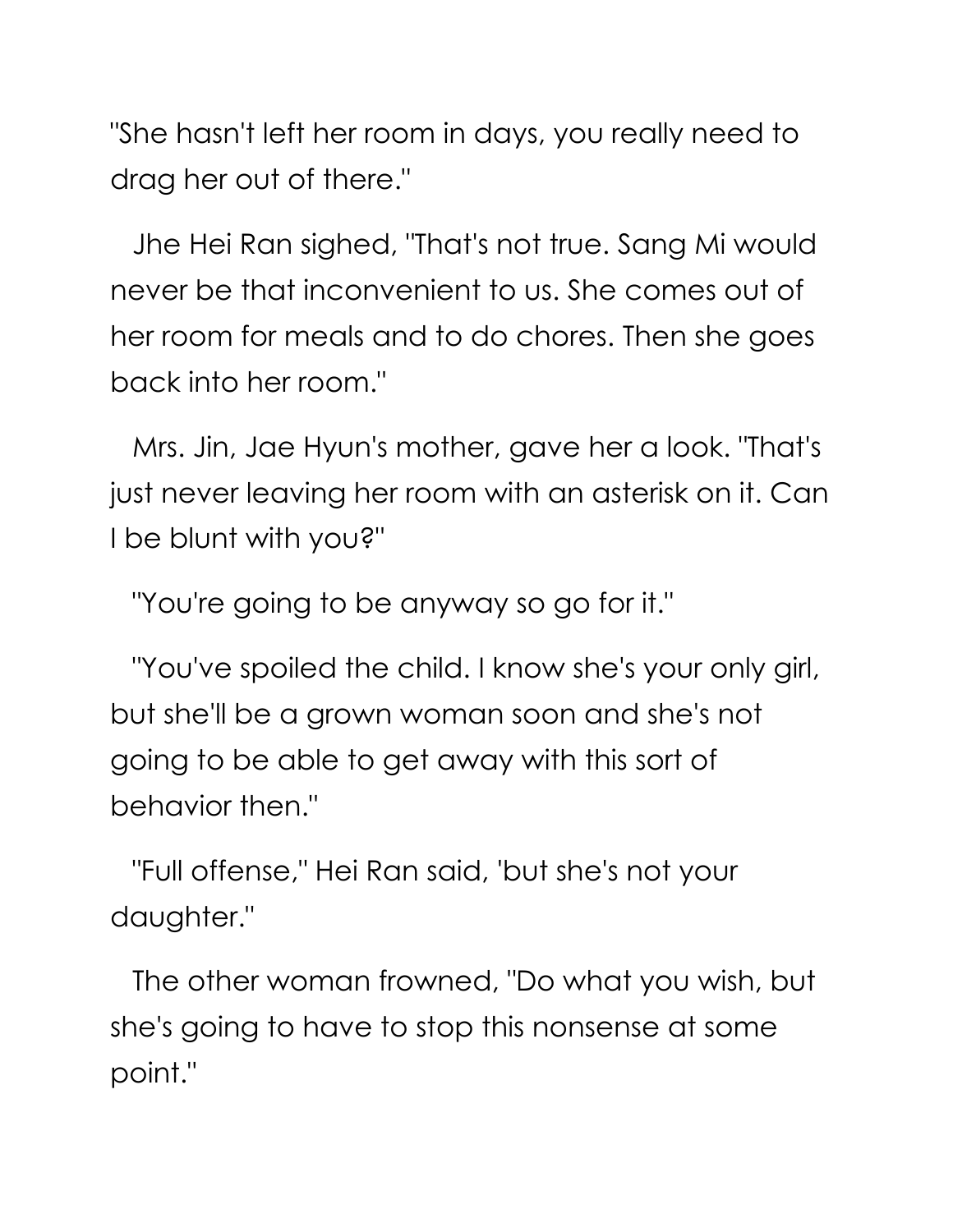"It's hardly nonsense."

"She was your mother, it should be you this torn up."

"I am torn up."

"Then you shouldn't have to hold it in because your daughter is being a brat!"

Hei Ran gave a pleasant smile. "I hope you enjoyed the tea, but I need to attend to some matters."

She mumbled, but took the hint.

\*\*\*

"Sang Mi?" Sang Eun rapped at her door. There was no reply, but the door budged at the knock. His sister was there on her bed, VR headset covering her eyes and ears. She'd been logging into virtual reality far too much the last few days. The Gongen government technically had limited the amount of hours youth were allowed to spend in VR, but Sang Mi didn't have a hacker nickname for nothing. As Kalingkata, she easily knew how to fake her biometric data. He let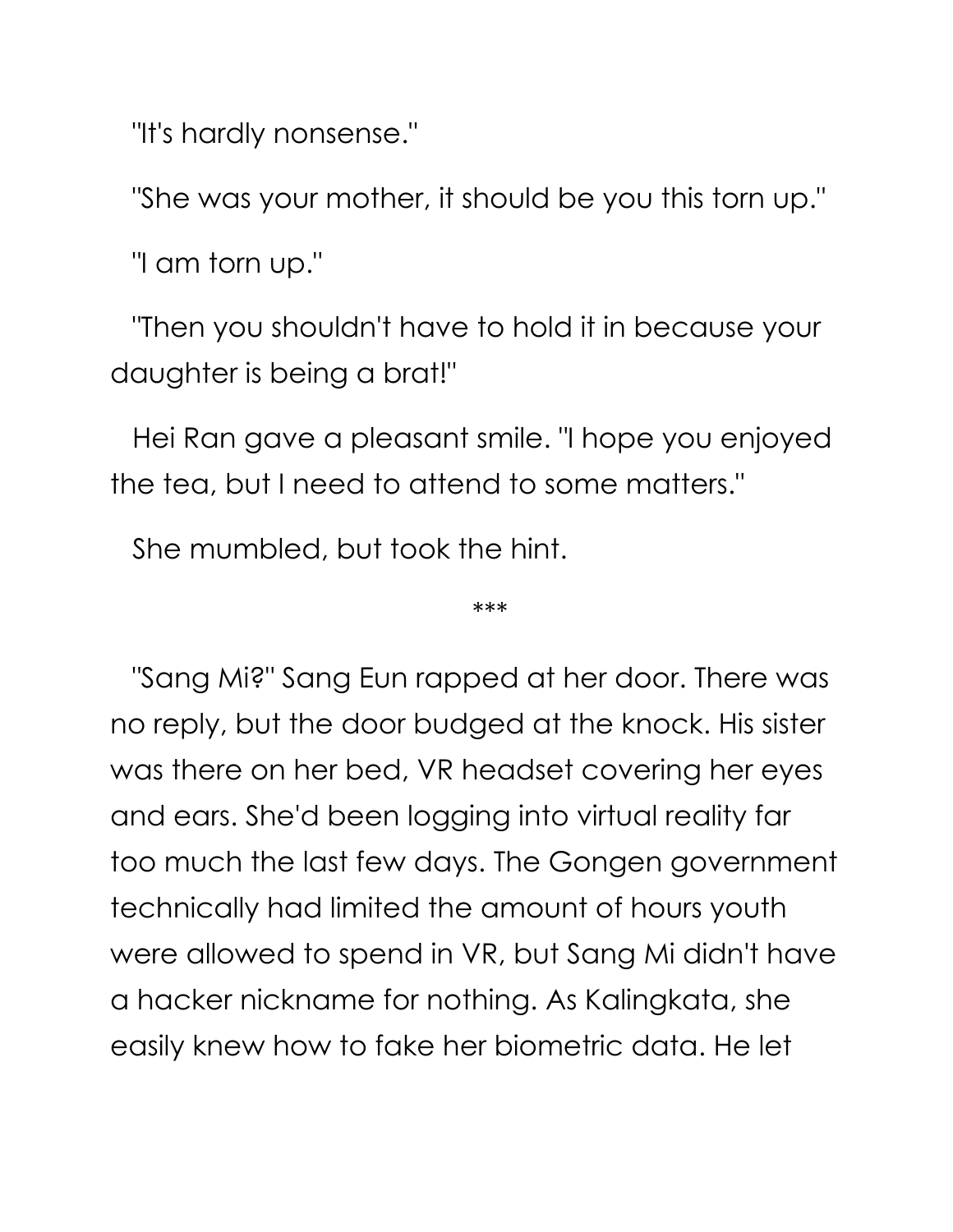out a loud sigh, it's not like she could hear him anyway. Still, he had to get her attention somehow.

\* \* \*

"What do you come to me for, Drakesword?"

Sang Mi raised her sword to the dragon. "I need you to teach me the path of the scales, in order to..." She stopped. The dragon model was glitching, and now rotating while continuing its animation as though it still was sitting on the ground, which it was now clipping though. "...come on."

"It's because you installed too many mods."

She turned around to see another player avatar, this one an elf warrior with a bow. She stroked her digital beard. "Talinata?"

"That's me."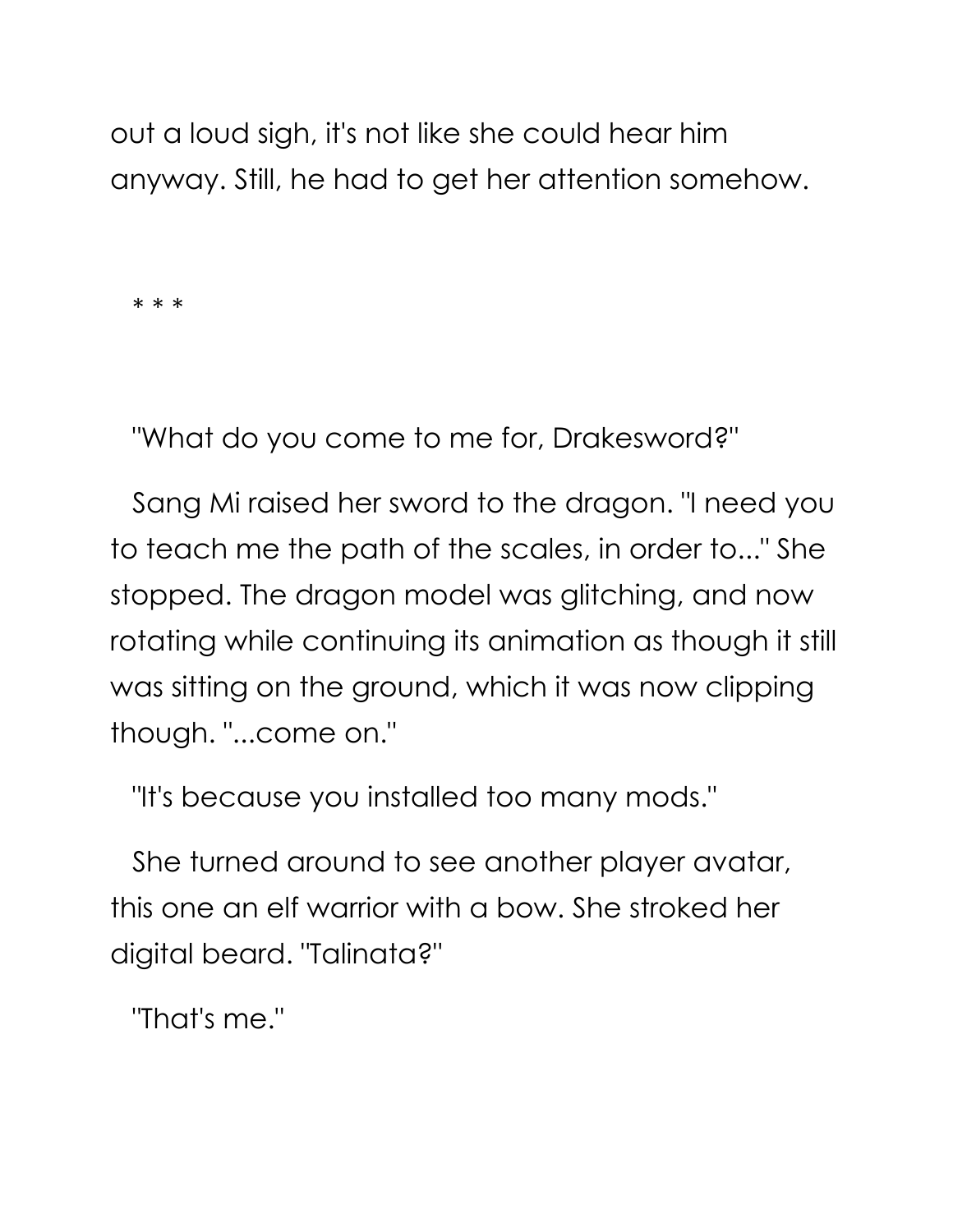"What are you doing in my game? It's a single player game for a reason. Did you hack in?" she said bitterly.

"You installed like, two-thousand mods. Including the local multiplayer one."

She thought for a moment, "Haha, oh, whoops."

He nodded, "...So it's new years eve."

"Congratulations."

"Everyone from school is going to the celebrations."

"Well Mazel Tov to you all."

He rubbed his rather smooth elven forehead, "You should come with us. It'll be--"

"Fun? I'm good. No need to bother me. I'm having plenty of fun here in Welkinedge."

He gestured at the dragon, which was now twitching in a weird loop of animation as it was half clipped into the ground, "You've played this game like eighty times!"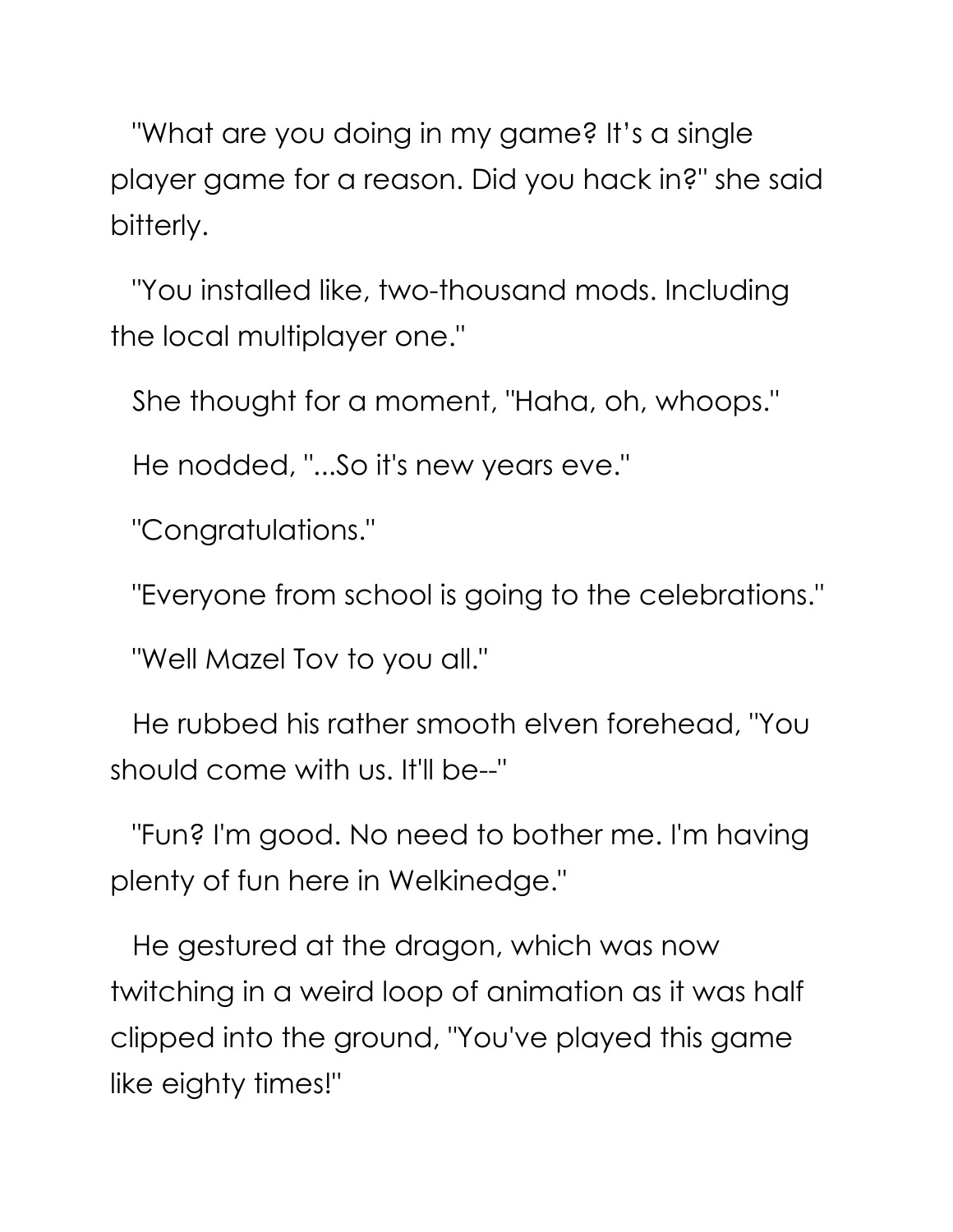"Well they keep porting it and improving the graphics instead of releasing a new one, so honestly this isn't a 'me' problem as far as I see it."

"Could you be serious?"

"Could you leave me alone?"

"Why are you being like this?"

"Just go to the festival without me Talinata, go have fun. I'll be just fine right here... after I reload the checkpoint so the dragon loads properly."

Talinata pulled up his bow, which caused his sister to raise an eyebrow and look at the dragon, but he instead shot her in the throat.

"What the hell?" she yelled as she pulled off the VR helmet, he lifted up his own.

"Sorry to resort to extreme measures. But everyone really wants to see you. You haven't hung out with any of our friends since..."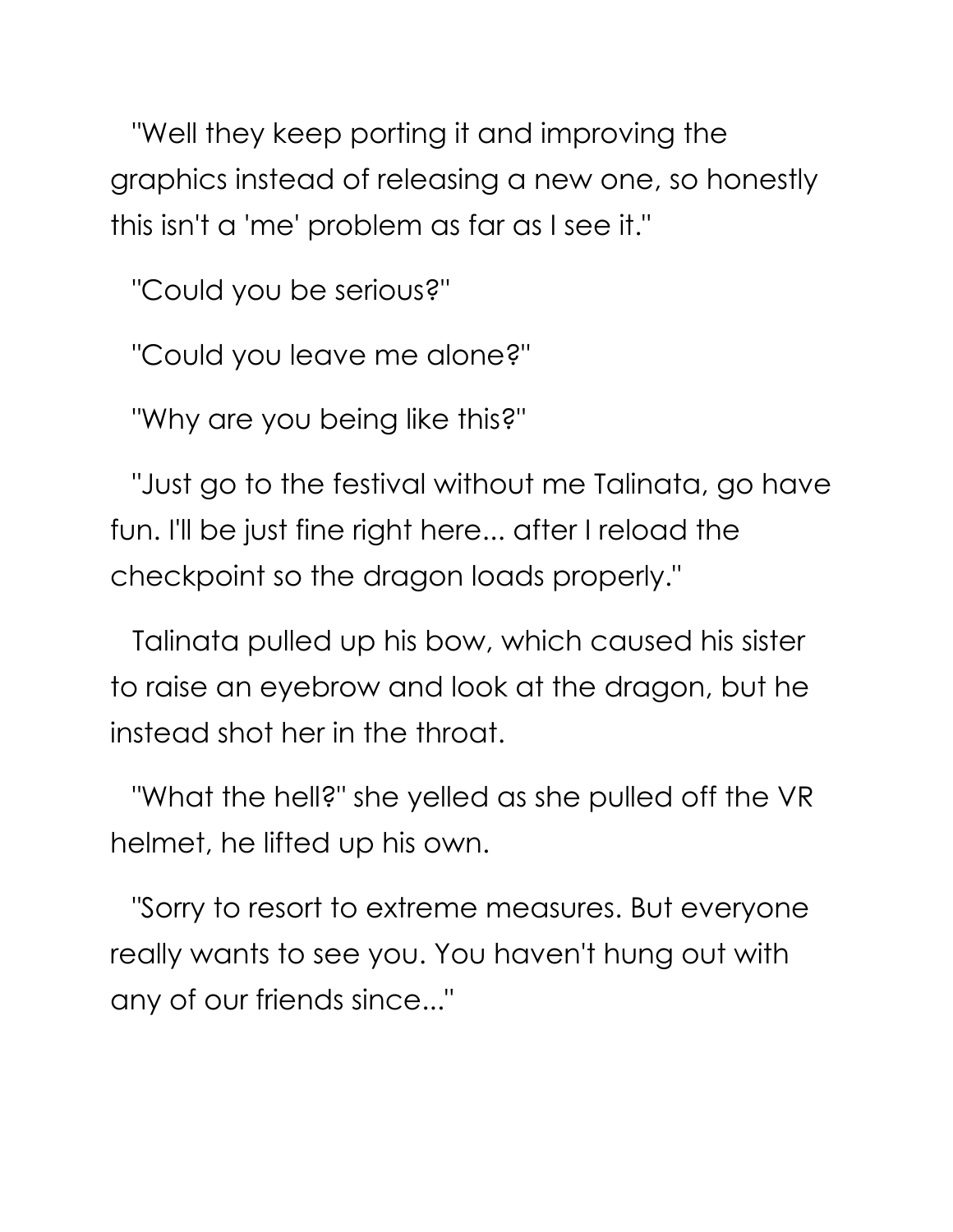"...Yeah I know. Stop reminding me." She turned over in bed, pulling the covers over her head.

"So you're just going to not do anything?"

She shrugged beneath the sheets.

He hesitated to ask about her medical implant that injected her medications, like antidepressants, into her bloodstream directly but… maybe he had to. "Is your implant working?"

She pulled the sheets back to scowl at him, "Just because I'm sad doesn't mean my implant is broken. I can just have feelings. Those happen."

"…Sorry. Sorry. But… look everyone is worried about you."

"Then if I stay here long enough they'll forget about me and stop."

Talinata let out a sigh that was so long that his sister was actually a little impressed by it. "Stop it. Just… stop. Look, how about you get in the shower and get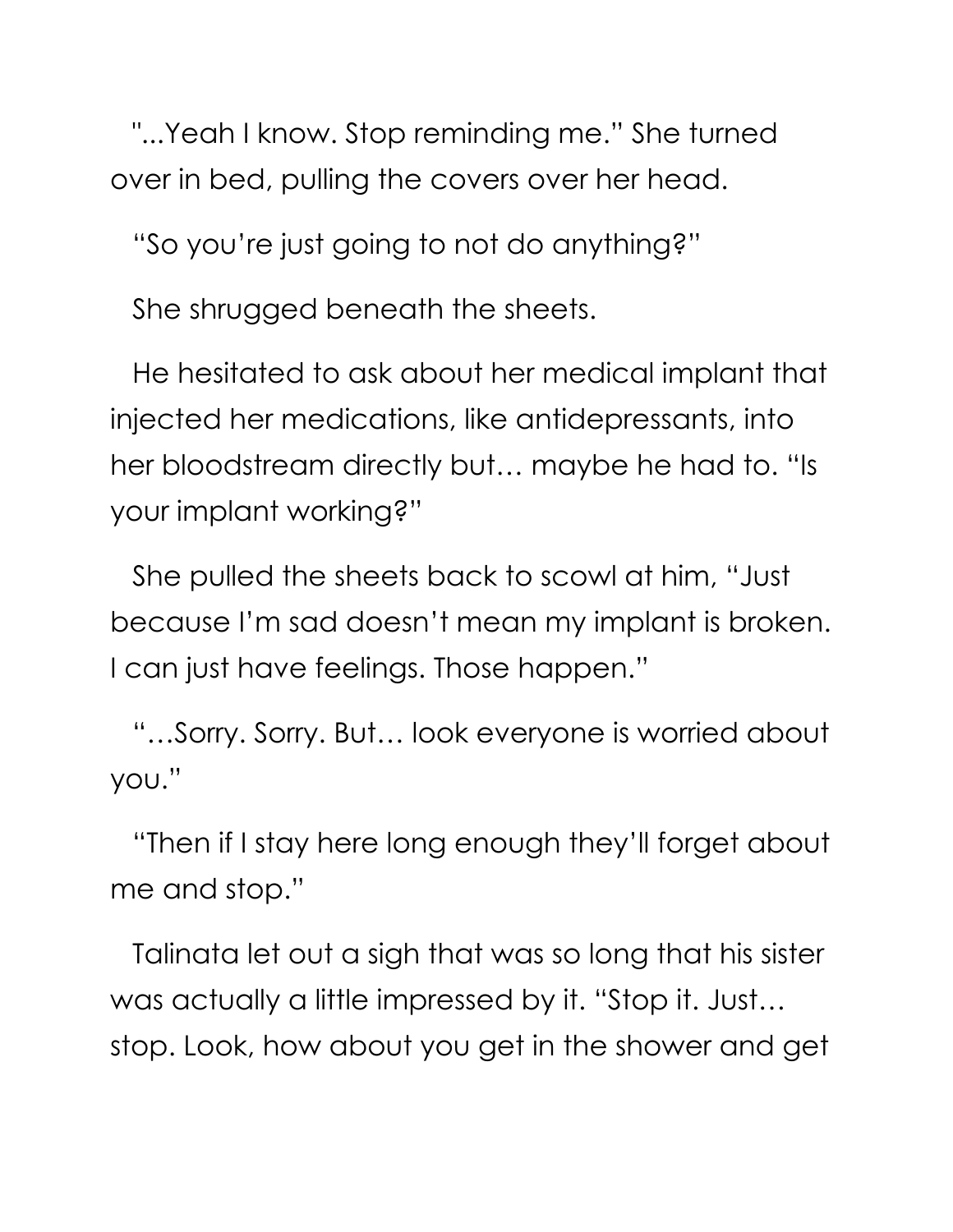dressed, and you meet me in the living room in half an hour, and if you don't I'll leave without you."

"Great, have a good trip."

He just sighed again, and left the room.

She put her VR Helmet back on, and for a few minutes began to play again, before she threw it off, and sat up in bed, moaning into the empty space.

"Shit," she said, and slowly made her way to the shower.

It took her 45 minutes, but Talinata had lied and waited for her anyway.

\* \* \*

The whole gang, which was so big that Talinata and Kalingkata were both sure they were going to break up into chunks pretty quickly, was assembled over by the Tori Gate in front of the Temple. She was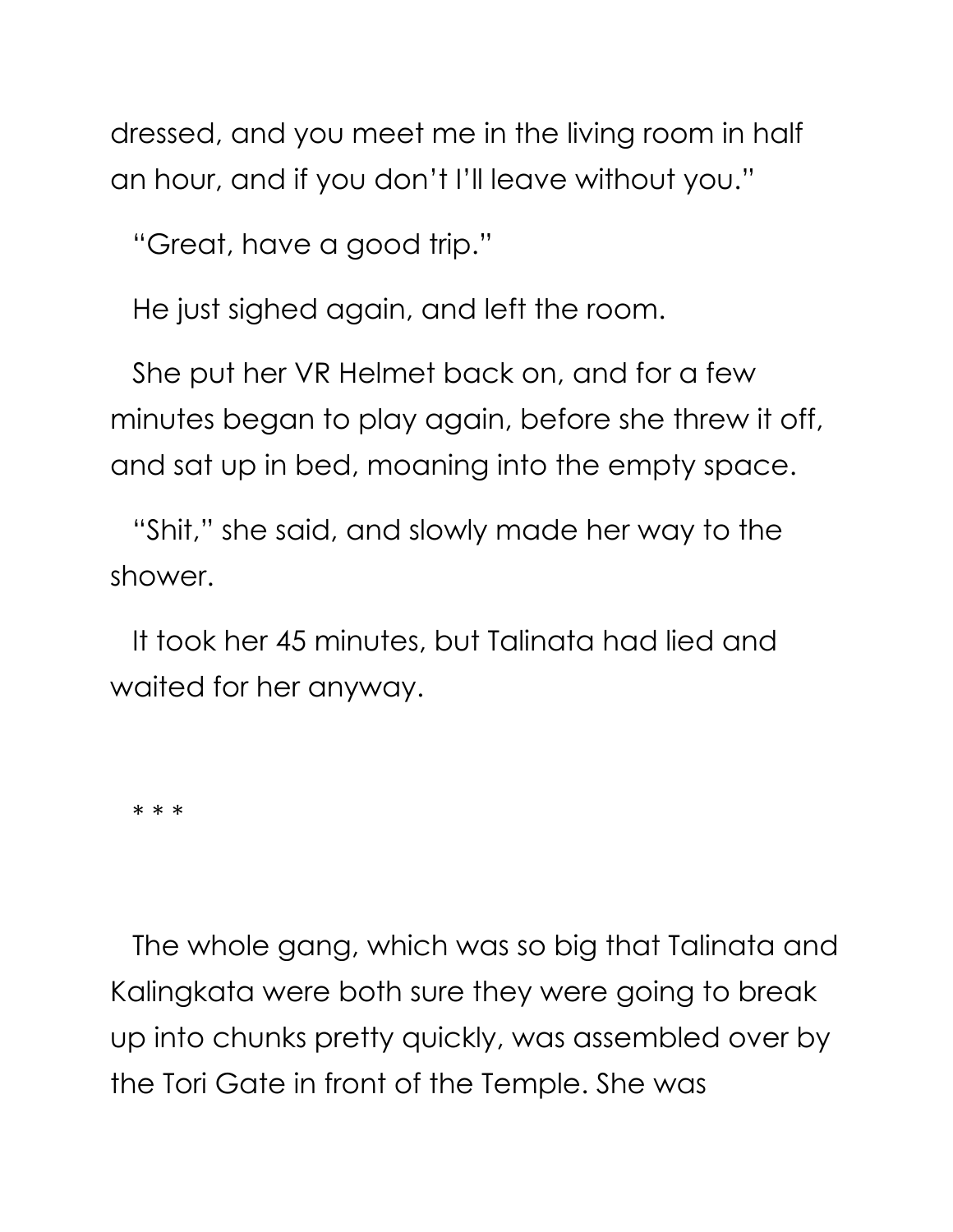impressed that Talinata had somehow gotten Li Xiu, Ryan, Tsetseg, Bashrat, Jae Hyun, and even JackBox all in one place. Everyone was dressed up nice, which was fun to see.

"Why are we here?" Kalingkata asked right off. "None of us are Shinto. Literally, not a single one of us is Shinto, like, come on now, are you Shinto, Li Xiu?"

"Good morning to you too, Sang Mi."

Talinata slid his sister's arm through the crook of his ebow, she latched on without complaint. "We all just thought it was appropriate we were to pay our respects, since the shrine is hosting the festival here."

"Mmm," Kalingkata replied. "And why do you need me for that?"

"Because you know all about how to properly pay your respects at these shrines, you taught me how to do it when we were kids, remember?"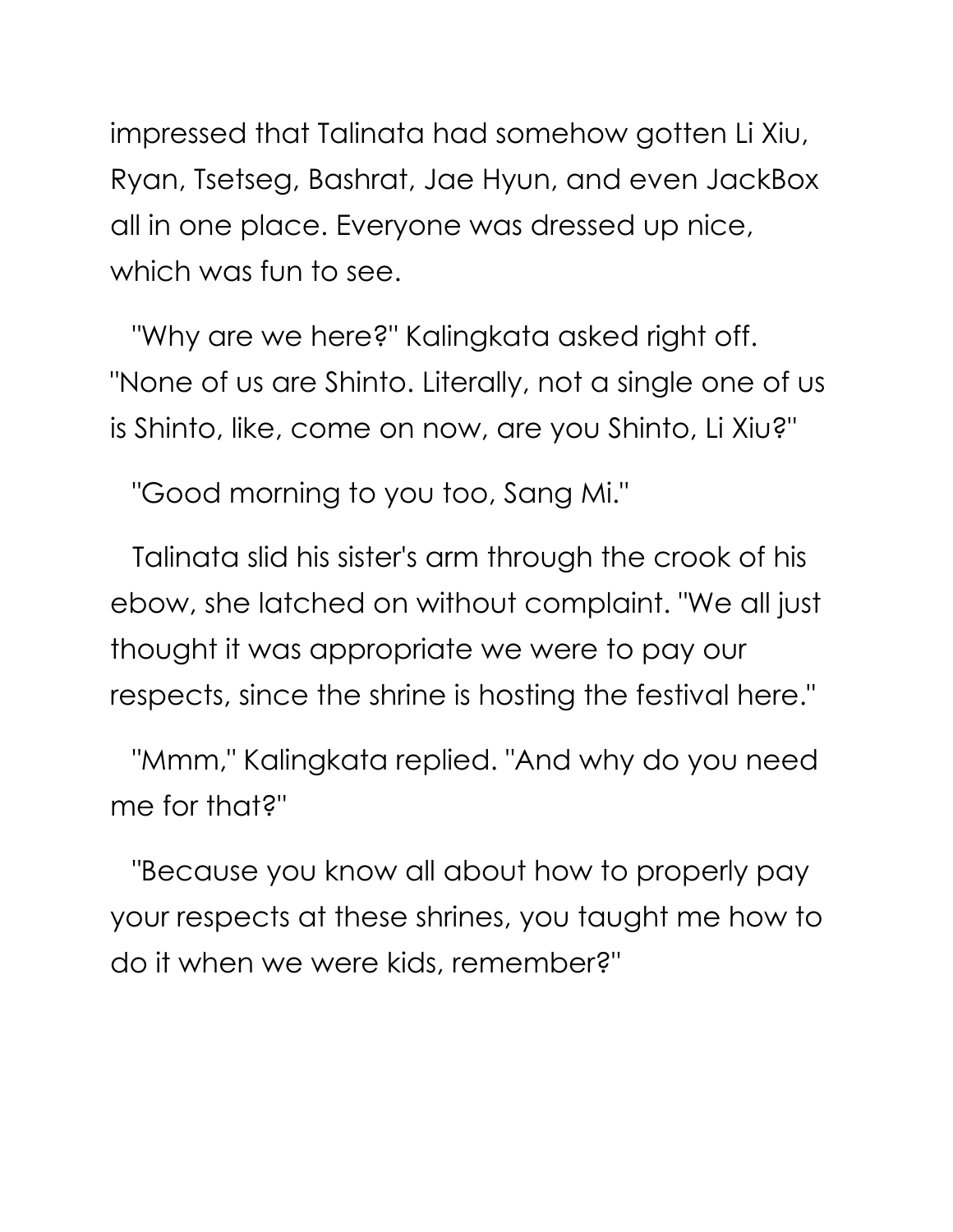She looked up at him incredulously, "I learned how to do that by watching anime. I am literally not an expert."

Her friends all looked at her expectantly.

"...You literally know how to do this as well, Talinata."

They continued to stare. They had clearly discussed this beforehand. Jerks.

"...Fine. So first off, you're not supposed to do this when you're mourning, so I can go back home now."

"But then who will tell us what to do?" Tsetseg said with the tone of someone reading a line off their phone.

Sang Mi sighed. "Cool. I'll just do the ritual purification part like... extra." She went up to the Tori Gate, and bowed, then walked around it. "Do what I do, and don't go through it. I forget why but that's important."

They all followed her directions, and then went over to the purification area, where they all used the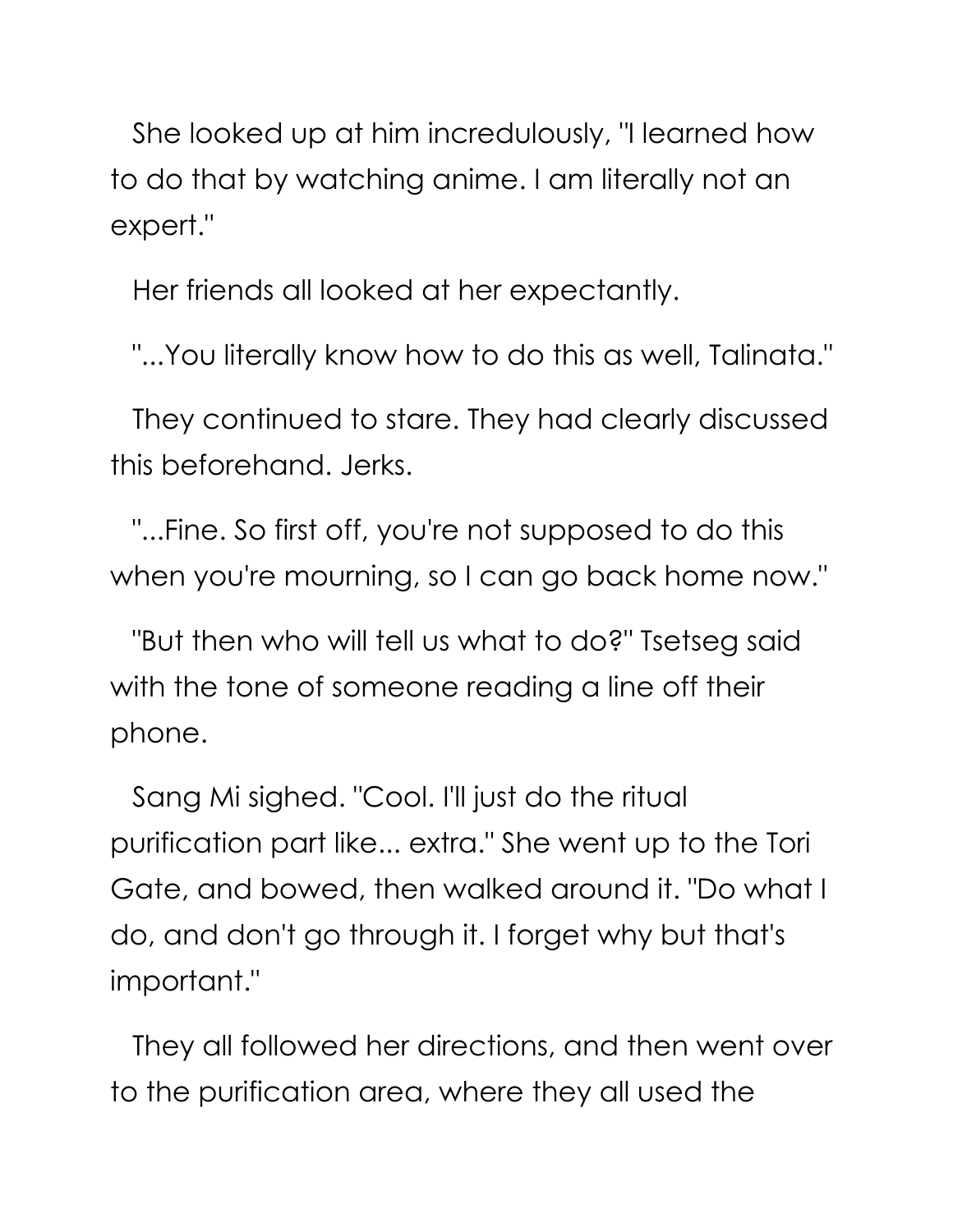water to purify themselves. Sang Mi did it twice. There were tons of people at the shrine for the New Years, and it was obvious that everyone could have

followed what all the other visitors were doing, and other than Ryan, they all had already done this before. Ryan had clearly looked up instructions online anyway. But, frustratingly, their plan was working. As she led them along, she didn't stop feeling sad, but her mind was elsewhere enough she didn't feel overwhelmed by it. The frustration also distracted her. So there was a lot to be annoyed about.

She led them through the motions, how many times to clap, tossing the coin in, ringing the bell, all while complaining, "I told you, I'm not even Shinto, I'm not even Japanese!" but by the time they'd all finished she was, while not joking along with everyone, at least not scoffing at their jokes. The weights around her ankles, the clouds above her head, they were still there, but she found it easier to drag herself forward. Tapping on her forearm, she scolded her implant.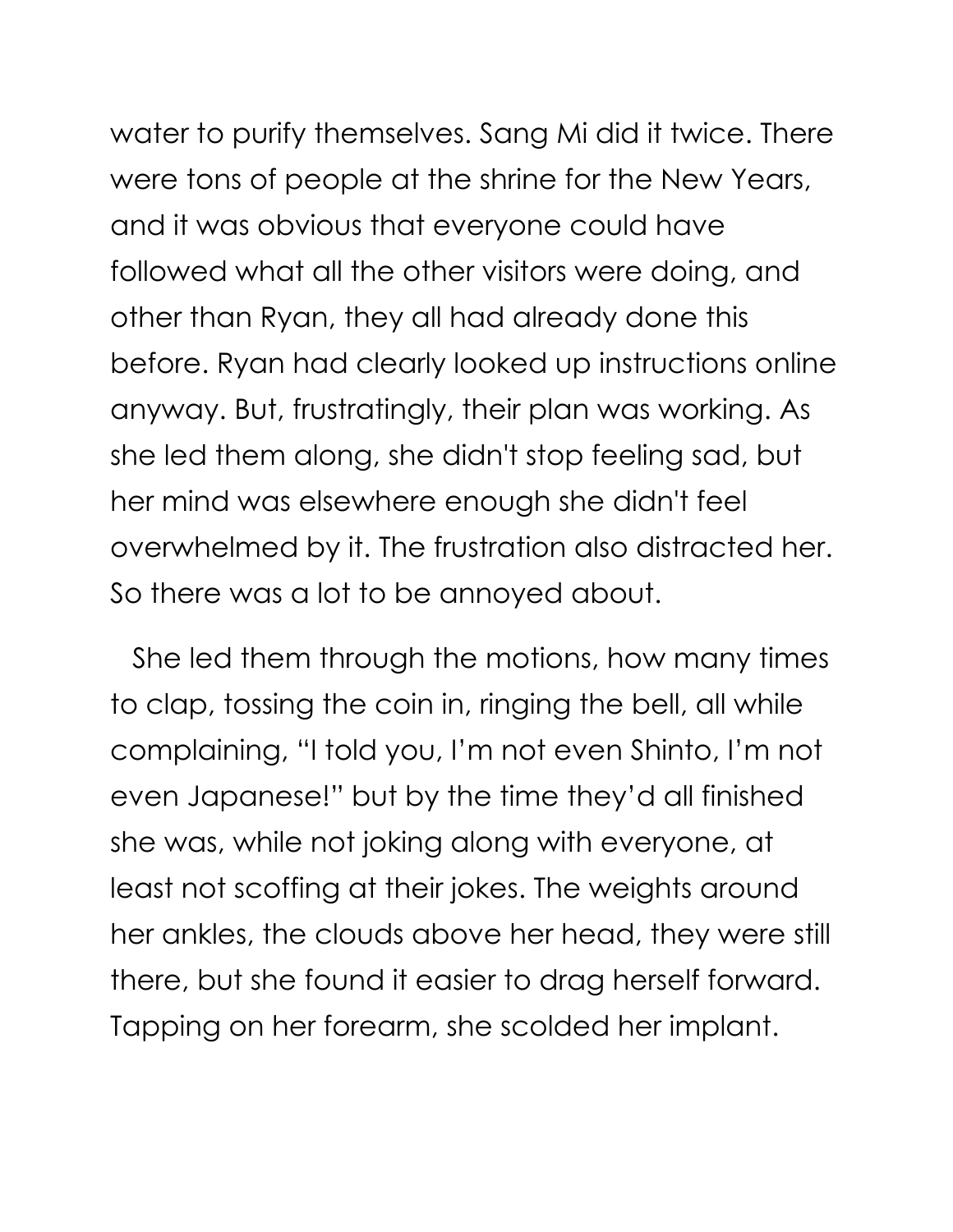"You couldn't find it within yourself to give me a little extra juice today, huh?"

It did not respond.

"We were going to get lunch together," her brother said, slipping her hand back into the crook of his arm.

"But mom and dad…"

"Are getting to have some time to themselves for once."

"What about Min Jun?"

"He actually has friends too, you know."

She gave a single laugh, despite herself. "Sounds fake."

"I didn't believe it at first either. I think he might even be dating this boy in his legal program." He grinned at her look of obvious skepticism. "Come on then, have lunch with us."

"It's not like I have a choice, you're just dragging me around."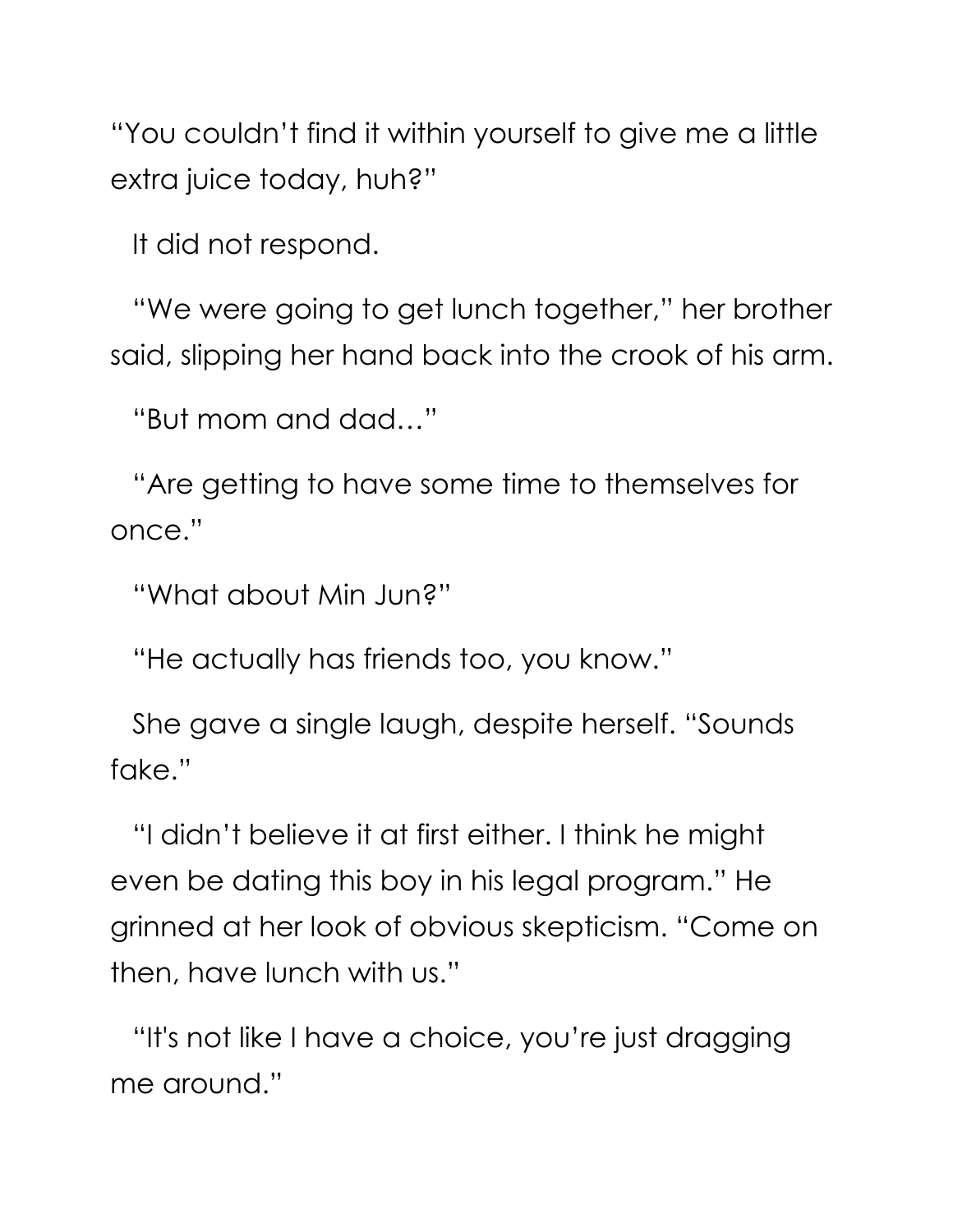"Of course you have a choice."

"Waiting at the train station till you're done?"

"Something like that."

"My knight in shining armor."

They entered the restaurant in much higher spirits, though Sang Mi was still a little distant. But at the very least she was rolling her eyes at Jae Hyun's unintentionally bad jokes, and Talinata's intentionally bad ones. However, when the host brought them over to their table and the waitress arrived, Sang Mi couldn't look away from her. There was something about her when she started speaking. She couldn't place it.

"And what would you like, Miss?"

"Huh?"

Li Xiu laughed. "You've been staring at her this whole time, it's rude to hit on the serving staff."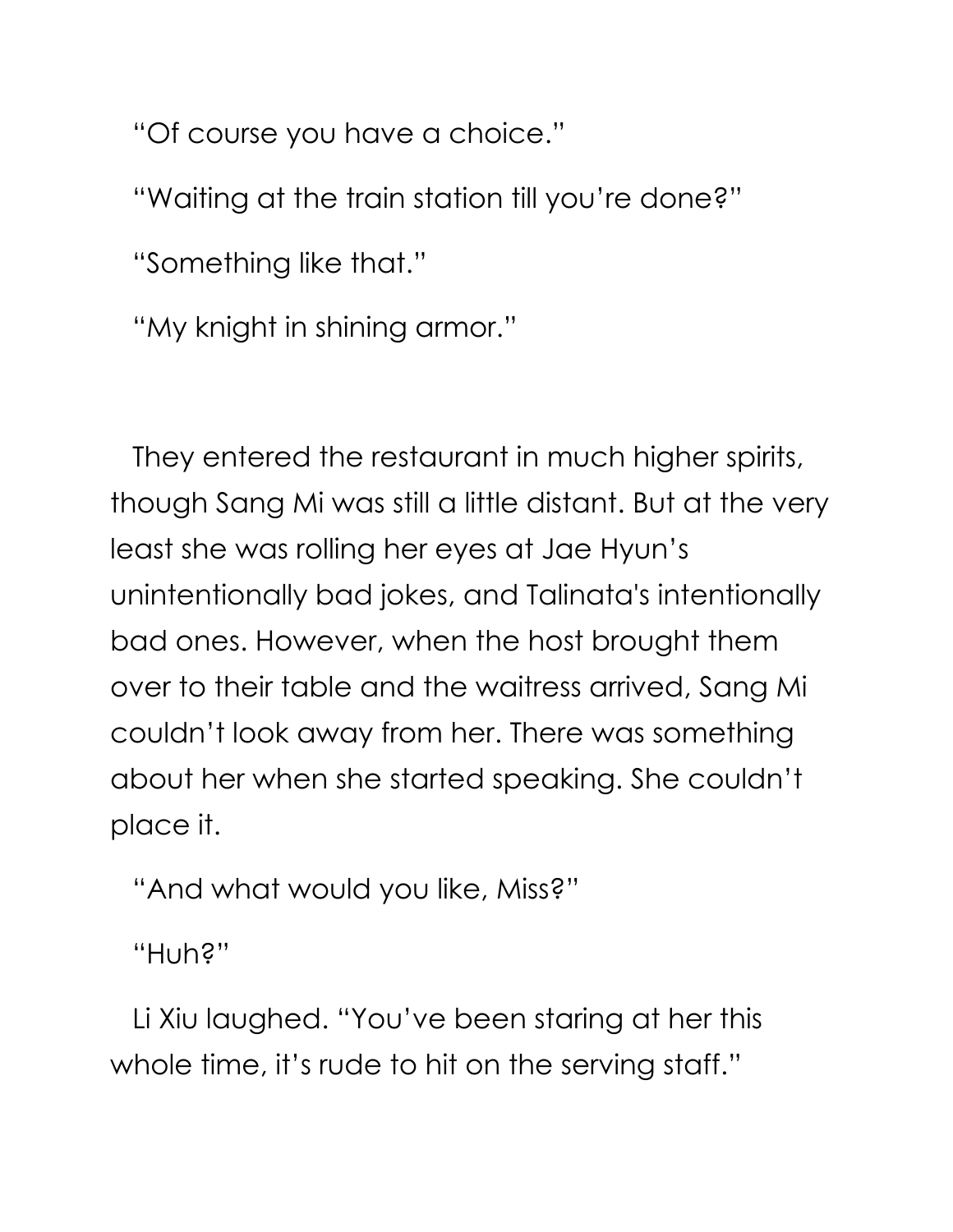She sighed, "I wasn't…" She looked back at the waitress. What the heck was so familiar with her. "…Lemon Chicken please."

She smiled back, and took the menu from her. The conversation kept going but her mind kept going to the waitress… This continued until someone was snapping in front of her face.

"Huh, what?"

Ryan sighed. "She returns from the depths."

"Something on your mind?" Tsetseg asked.

"…Something is unusual about the waitress."

Many eyebrows were raised. "Like?" Li Xiu asked.

"She was blonde?"

"Blonde people exist, Sang Mi."

"Like, naturally blonde."

"...Still exist, yeah."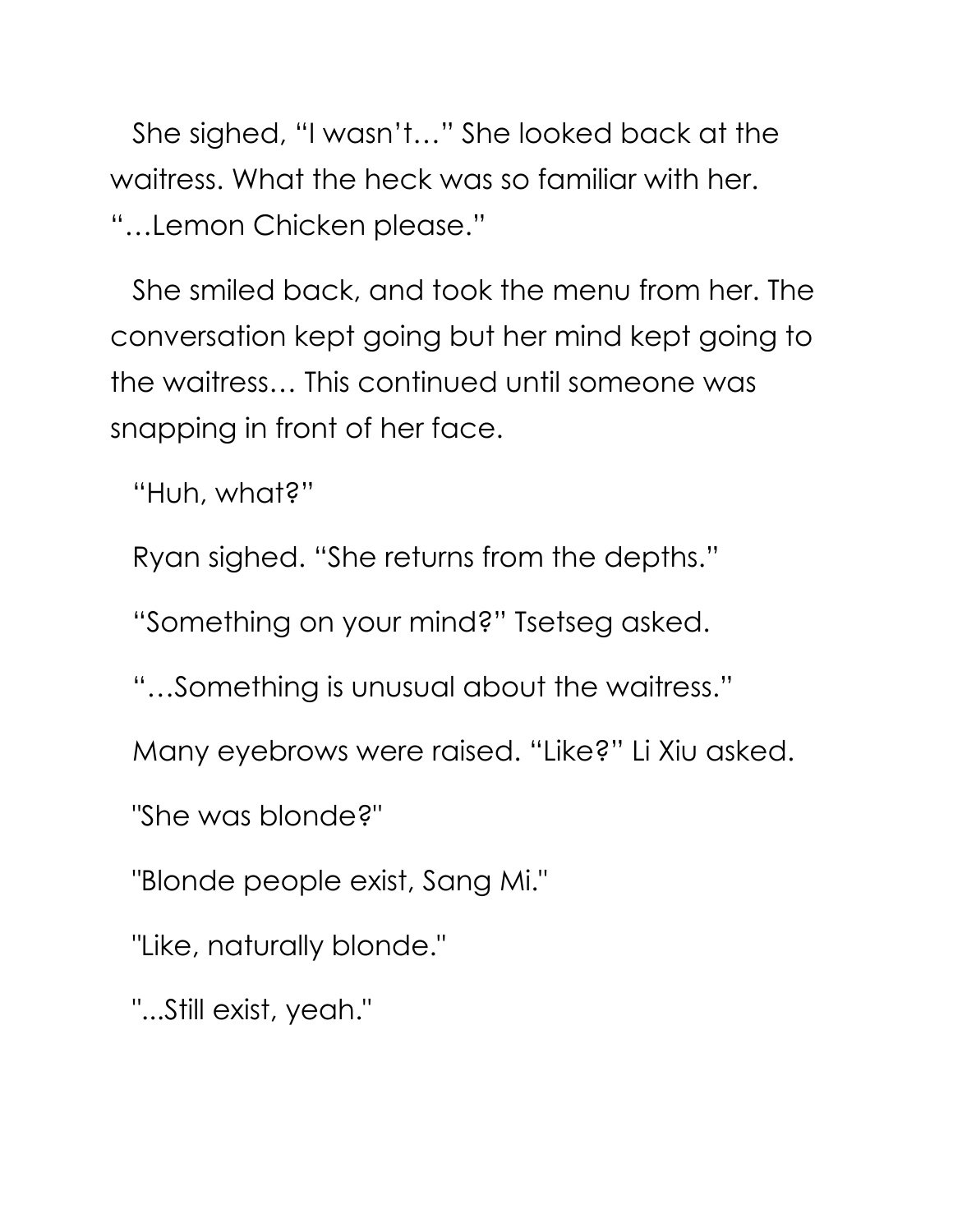"But like..." she gave up. But there was something about their waitress… she couldn't exactly place, but she seemed familiar. "...never mind."

Li Xiu looked at the others, and then made the decision to broach a topic they'd all been thinking of broaching openly, but hadn't. "Hey, Sang Mi. We're all here for you, you know that right?"

"Yes," Jae Hyun added in with perhaps too much enthusiasm. "We are definitely all here to support you, including me, who is also here."

Tsetseg gave him an awkward side eye.

"...Thanks everyone. It's just all been really hard on me... losing Grandma... and then everything with Kyon happened..."

There was a collective silence. JackBox looked at Talinata, Talinata looked at Li Xiu, Li Xiu looked at Jae Hyun, Jae Hyun looked at Ryan, Ryan looked at Tsetseg, who looked at Bashrat, who did not look up from his phone and spoiled the whole sequence.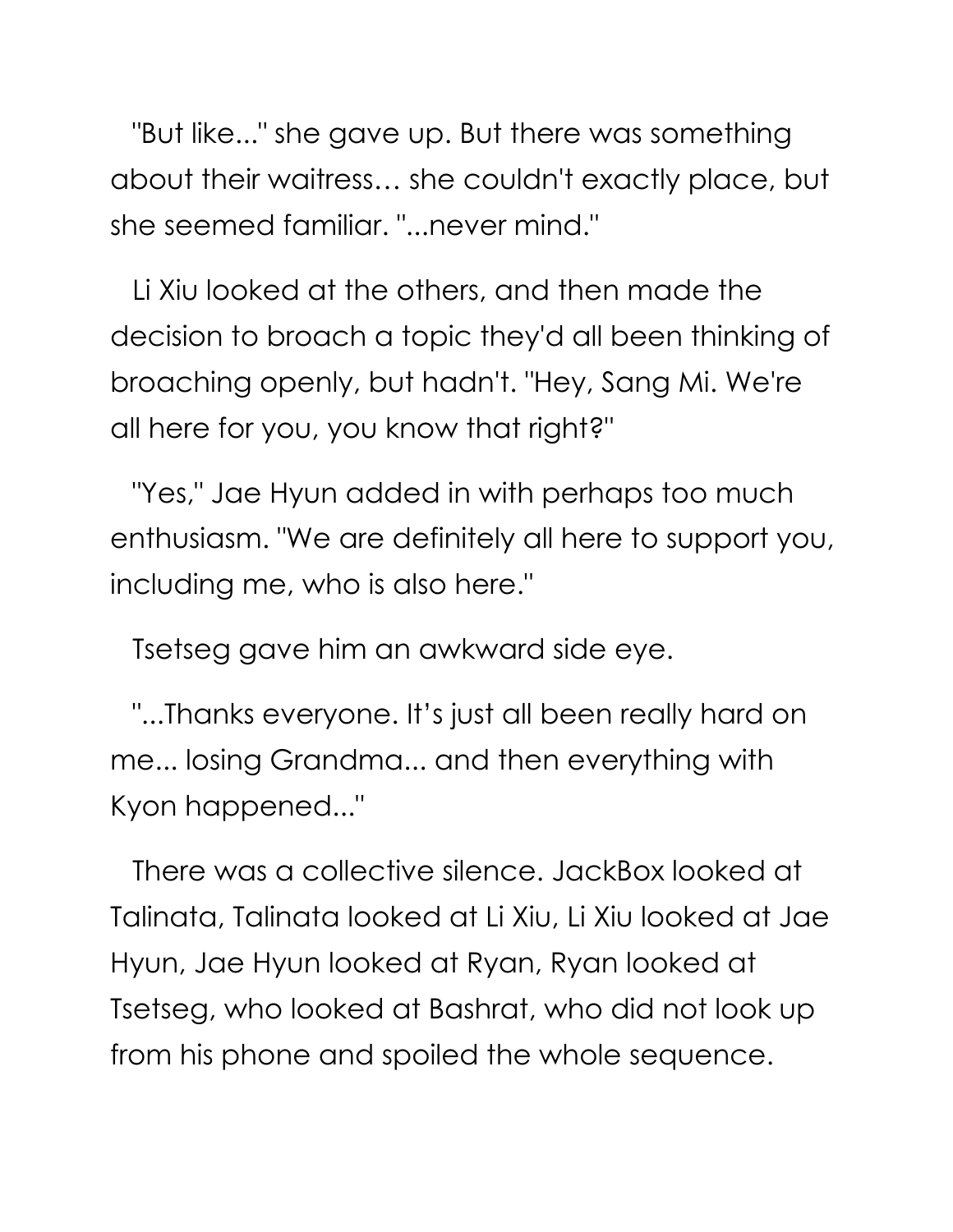JackBox made a fake coughing sound, "Heyyy, Kalingkata so um... what exactly happened with uh... Kyon?"

Sang Mi looked up, tears bubbling in her eyes, "Oh god, I guess I didn't tell you guys... I just assumed you saw it on social... sorry. I didn't..." she made a weak little 'hic' sound as she held back a sob. Talking about it was hard, and her other thoughts were wiped away by the flood of emotions. Jae Hyun and JackBox both looked like they were either about to pounce on Sang Mi with comfort or fight someone in the Flying Cat parking lot. Sang Eun looked confused and worried. Li Xiu was focused. Tsetseg was biting her fingernails. Ryan was glancing between everyone. Bashrat did not look up from his phone.

"...It's just..." she took a deep breath. "...Kyon and I... we..." She closed her eyes, and turned her head slightly to the side. "We broke up!" She immediately began crying. Long deep sobs that she covered her eyes to shield from view.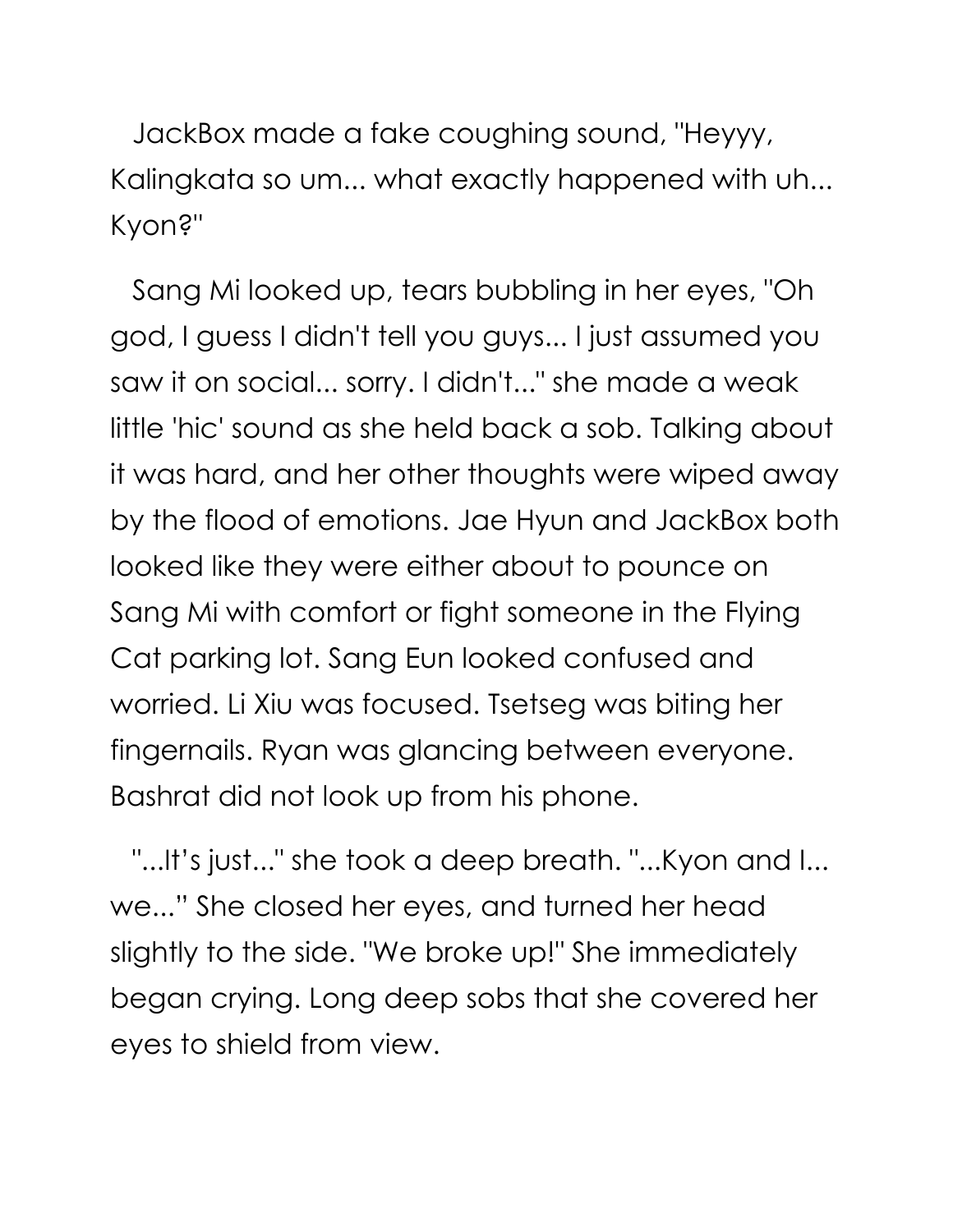Everyone stared in confusion. Bashrat actually did look up from his phone. Many significant glances were then made.

*Did you know about this?* multiple glances conveyed to Talinata.

Talinata, who did not understand the full extent of the question, shook his head just slightly.

"When you say, broke up, you mean dissolved a business partnership?" Jae Hyun ventured.

Sang Mi tilted her head in confusion and lowered her hands. "N-no? Is that a joke?"

"...Then you mean you... broke up a thing called Kyon?"

Sang Mi just looked more baffled.

Her brother stepped in. "...She means Kyon, her now ex-boyfriend?"

Jae Hyun gave a very large nod. Comically large to the point he lost the balance of his chair a little.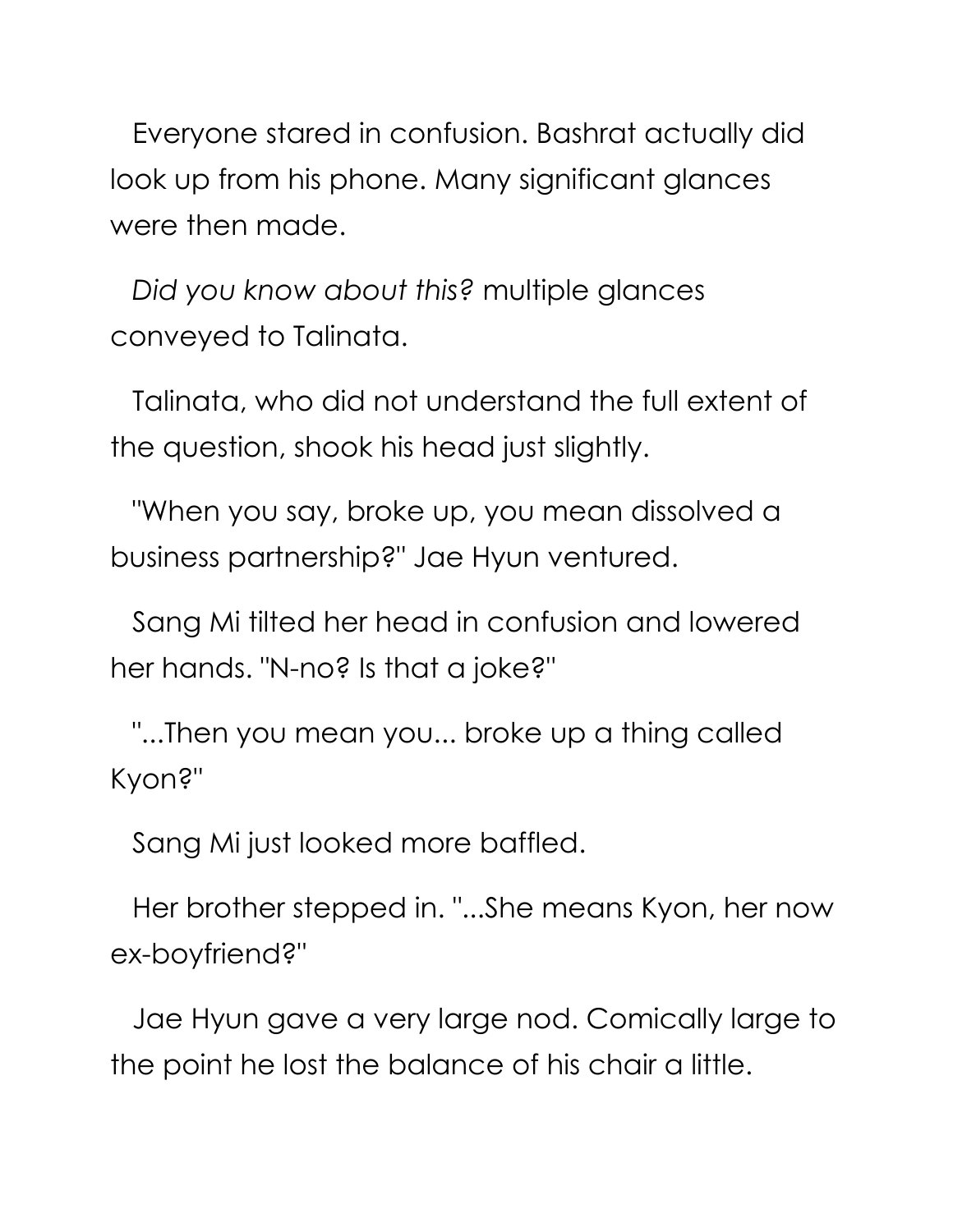"...So she's single?" JackBox said, then amended, "which is a bad thing."

"Yes, I'm also sorry to hear this news. Which is not good news that I didn't know was going to be good news and is kind of bad news--wait--no actually is bad news, because of... reasons."

Tsetseg reached a hand out. "We're all here for you, Sang Mi!"

"Oh, Tsetseg!" she got up, and instead of taking the hand ran around the table and hugged Tsetseg. JackBox and Jae Hyun quickly realized they had made a tactical blunder.

"…Yes, we're all behind you!" JackBox said standing up.

"…The most behind you!" Jae Hyun, somehow managing to stand up more than JackBox did, which would have seemed like a technical impossibility before that moment.

"Kyon is the worst!"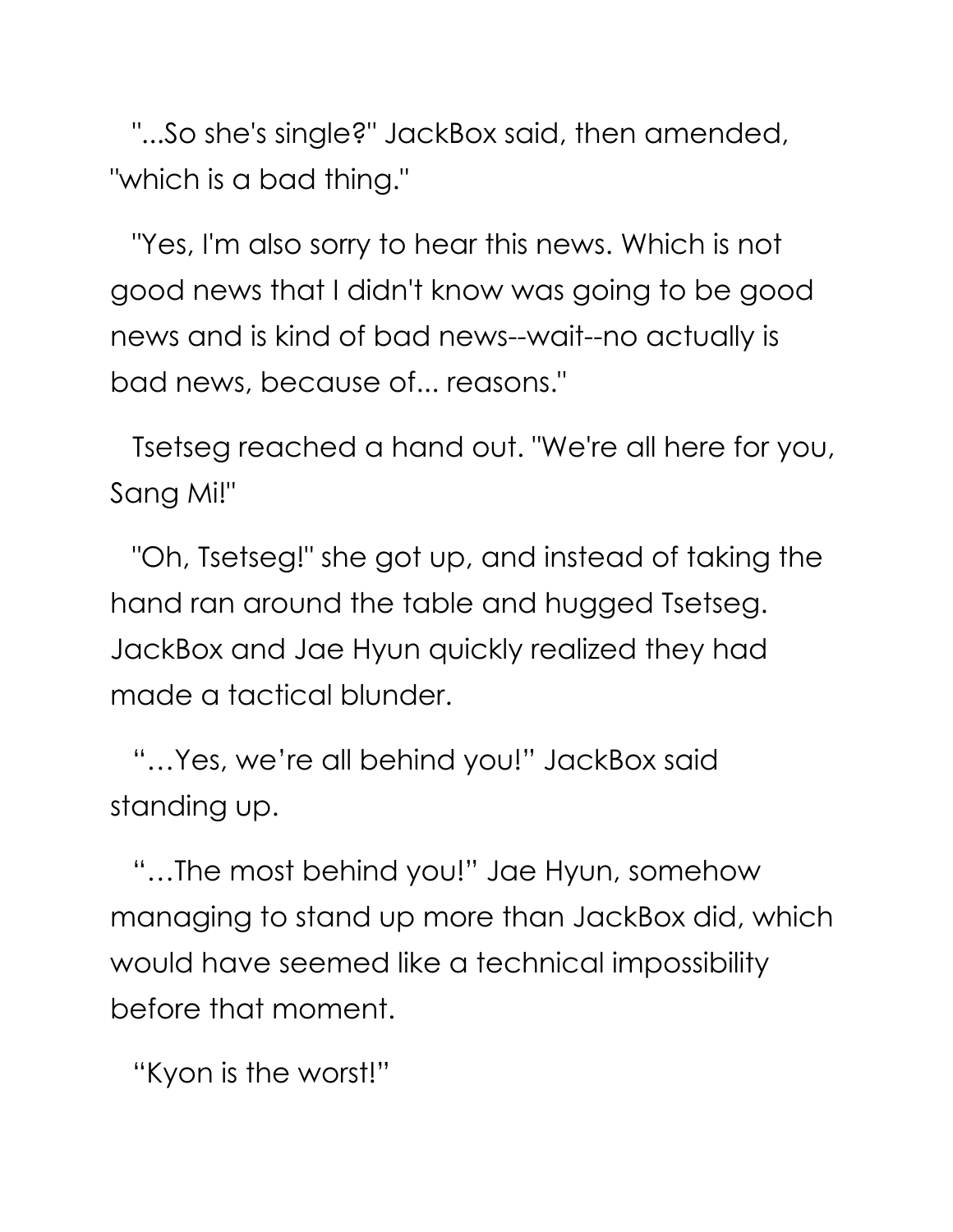"Worse than Satan!"

"You deserve better!"

"He wasn't good enough for you anyway!"

Sang Mi finished sobbing into Tsetseg's breast and looked up, "You guyyysss!" she said, and then started crying again but in a different way.

They continued hurling affirmation at her till their food arrived, and it seemed like things were finally going well.

"…We met at church you know, he goes to Academy 2, as you all know," - they didn't - "and then we happened to be at the same track meet the last year of middle school—"

"Wait you do sports?" Bashrat asked.

"Er, yeah? Me and Talinata. We do Track and Field and Cross Country, we have since you've met us…. Right, like you guys all knew that?"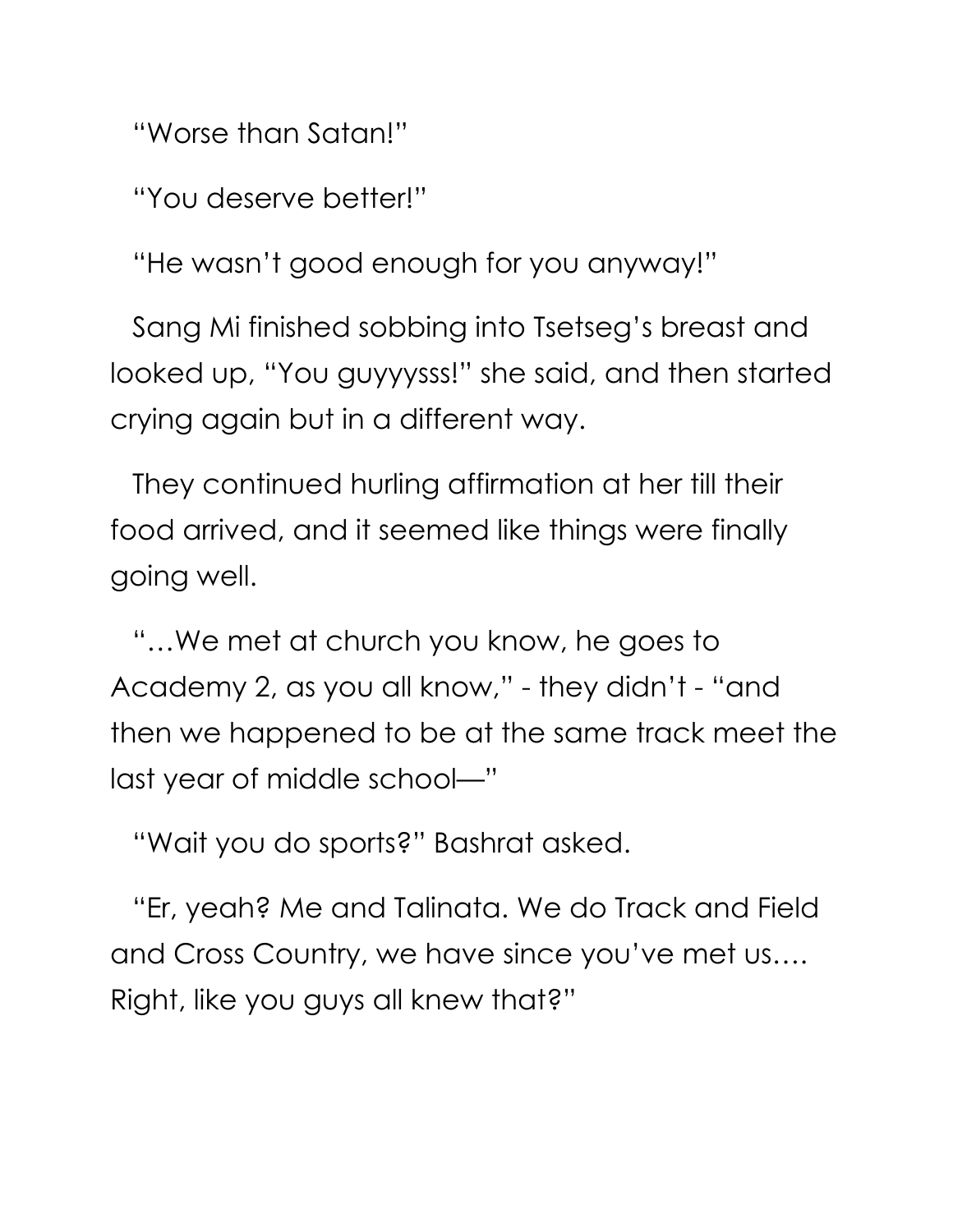The rest of the table tried to awkwardly lie and nod that they absolutely had, except for Tsetseg who shook her head no. JackBox and Jae Hyun exchanged a look of mutual confusion.

"…After the 4 by 4 relay he offered me some Gatorade and we got talking, and then we just started going on dates. We would go to church together too, joke around in the pews before Mass…"

"...Then why didn't we see him on Christmas?" JackBox mused aloud.

Sang Mi's eyes began to water again. "Do you think that's why he dumped me? Because we weren't together on Christmas? But he said his family was going to Hozin—"

"No I'm sure that's not it!" JackBox said just below a shout, then hunched down as eyes turned.

"I just don't understand… why would he dump me like this so quickly after a year and a half? It just doesn't make sense!"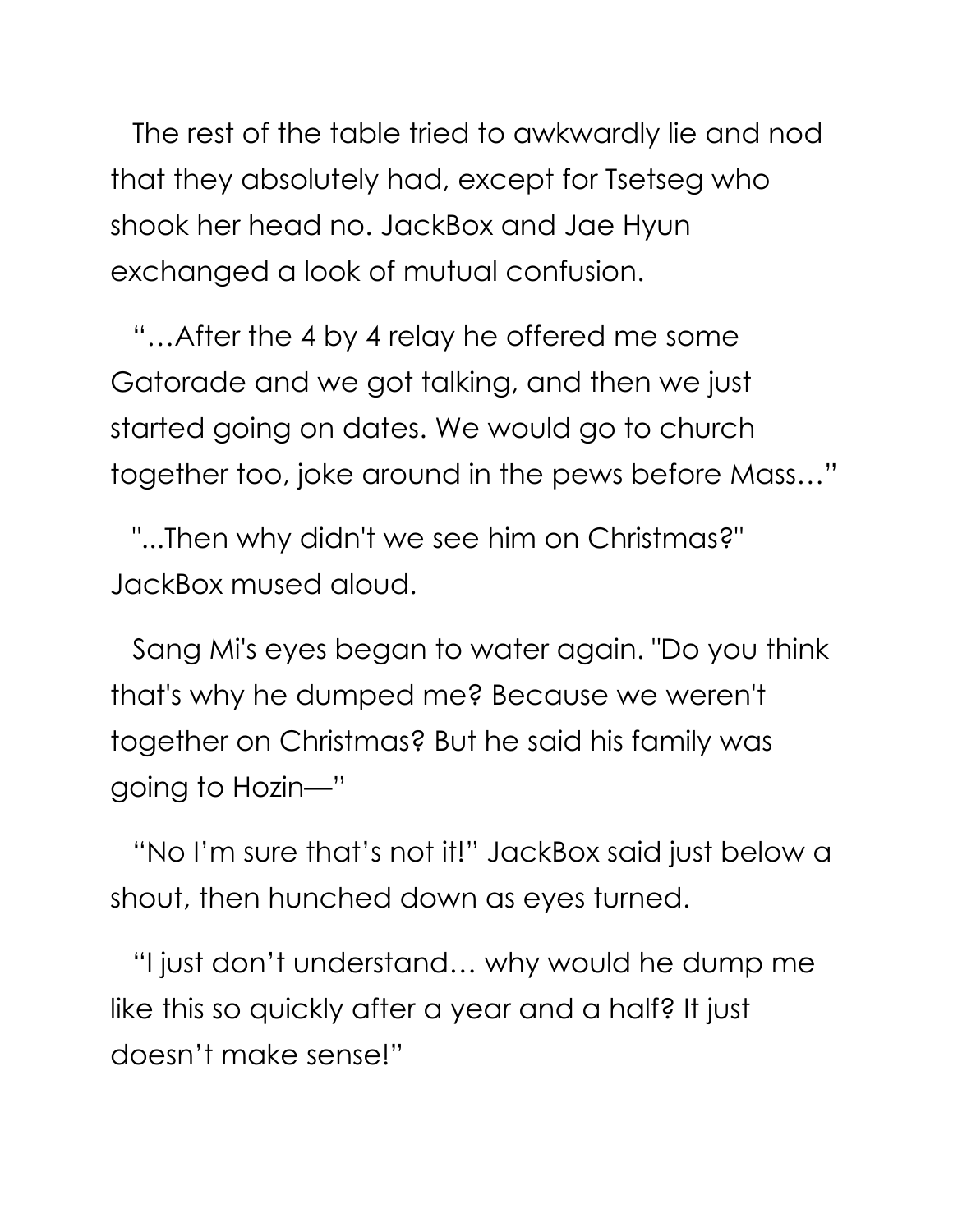"...Wait after a year and a WHAT?" Jae Hyun said.

"I know, just threw all that time away so quickly…" She shoved a giant chunk of lemon chicken in her mouth, and Li Xiu took this opportunity to change the subject with all the subtlety of a sledgehammer.

"So, when we get back from break, I was thinking of making a film…"

\* \* \*

The mood was a lot cheerier after they'd left the Flying Cat, and the conversation had shifted once again from Li Xiu's idea for a feature film (which none of them had quite been able to follow, as it was unclear if it was a sci-fi epic, a mobster flick, a romantic comedy, or starred a talking dog which they would make talk using peanut butter and then dub over in post production. Each of them pushed back the terrible suspicion that the true answer was "all of the above".) Now they were discussing the latest Janice Rose song, and whether she'd come to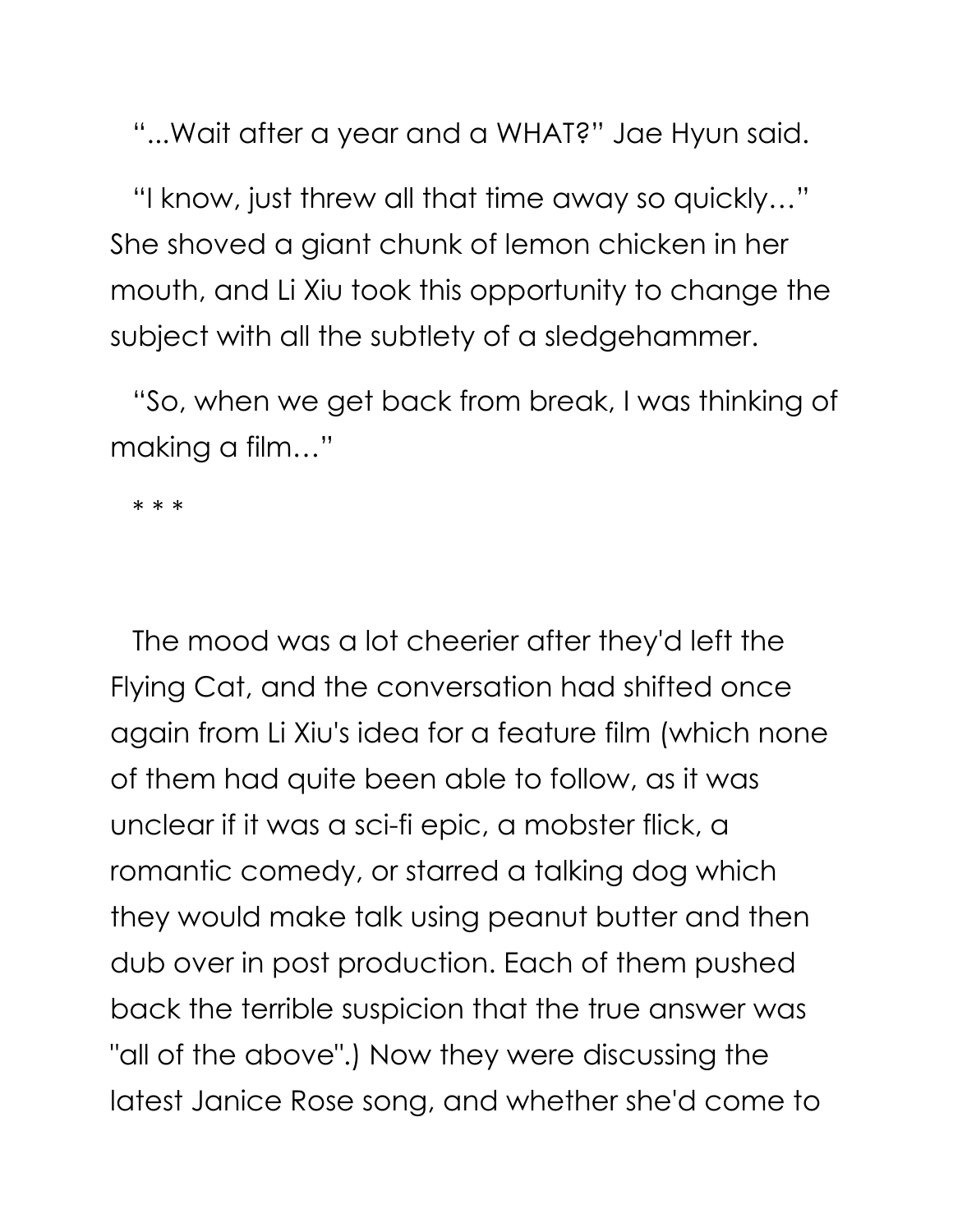Gongen as part of her tour again with how interplanetary politics were going.

"My dad actually listened to the song after he realized I kept listening to it," Tsetseg said. "I felt a little embarrassed then that most of the lyrics were the words 'love love baby'."

"I mean, I'm just glad he's trying to take an interest in what you like--" Ryan began, before trailing off as the words "Love Love Baby!" began to get louder. The co-incidence caused the group to veer towards the sound.

A big stage had been erected, where a group of bots dressed in stylish clothes was performing the same set of dance moves on an endless loop. To some of the group, those dance moves were instantly recognizable.

"Is that..." Sang Mi began.

"It is," her brother finished.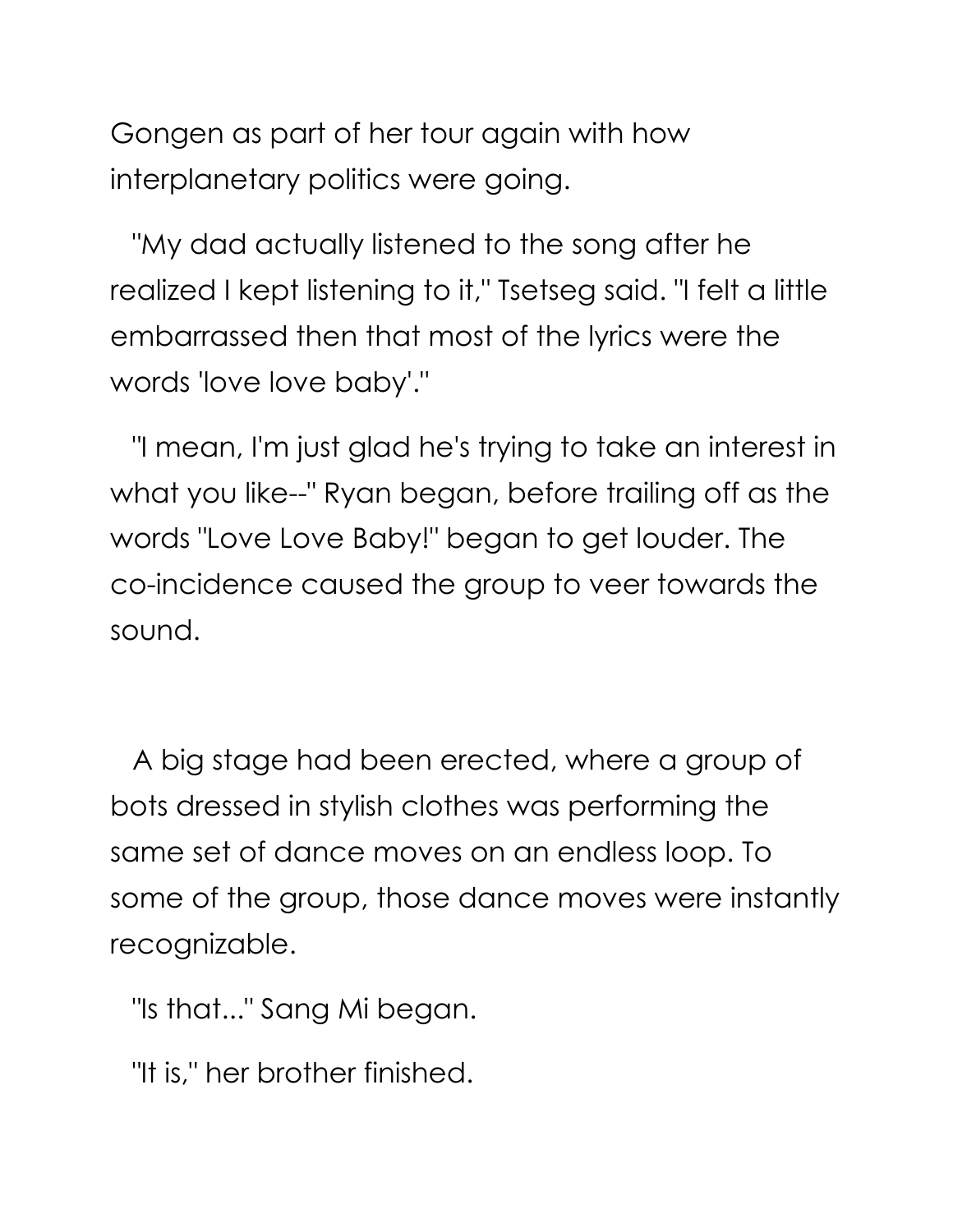"...What is it?" Ryan asked.

"It looks like some sort of dance video game," Li Xiu said.

"Not just any dance game!" Kalingkata shot back.

"THE dance game!" Talinata finished.

"...Okay," Li Xiu said unimpressed.

"FREEDOM DANCE X-TREME!" the twins said together, doing a loosely in unison twirl and pose. JackBox and Jae Hyun clapped, with secondary motives. Tsetseg and Bashrat clapped, because it was well timed. Ryan clapped because everyone else was clapping.

Li Xiu just stared. "...When you say X-Treme, you're pronouncing the X separate like..."

"It's spelled with an X and a hyphen in roman letters, yeah."

Li Xiu let out a long tired breath. "You know I remember when I hung out with people who had taste."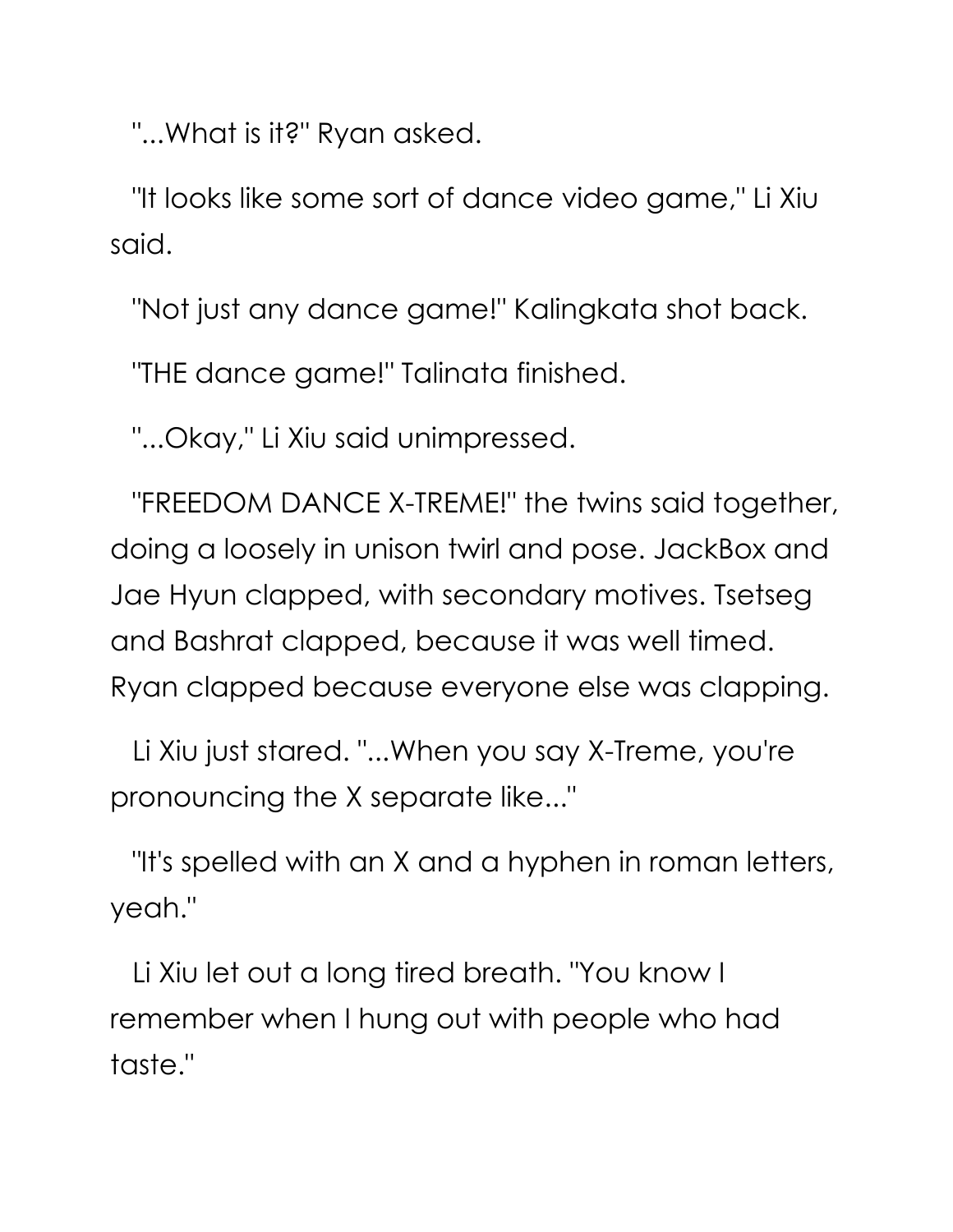"So... right now?" Kalingkata replied.

Li Xiu opened her mouth to give a witty retort, but her mouth slowly closed as she saw Kalinkata's eyes widen, and then narrow. All eyes then turned to follow her gaze. There, in the sign up line for the Freedom Dance X-Treme competition, were a boy and a girl, holding hands, and laughing together. Kalingkata seemed to be caving in on herself seeing them, her heart breaking again in real time. It did not take the rest of them long to figure out exactly what was going on.

"Is that--" Ryan asked.

Kalingkata just nodded, "I guess he did have someone else lined up..."

Jae Hyun and JackBox both looked ready to march off and declare war, but Talinata gave them a sharp look that made them both settle down. He looked back at his sister.

"Let's go enter. Together. Yeah?"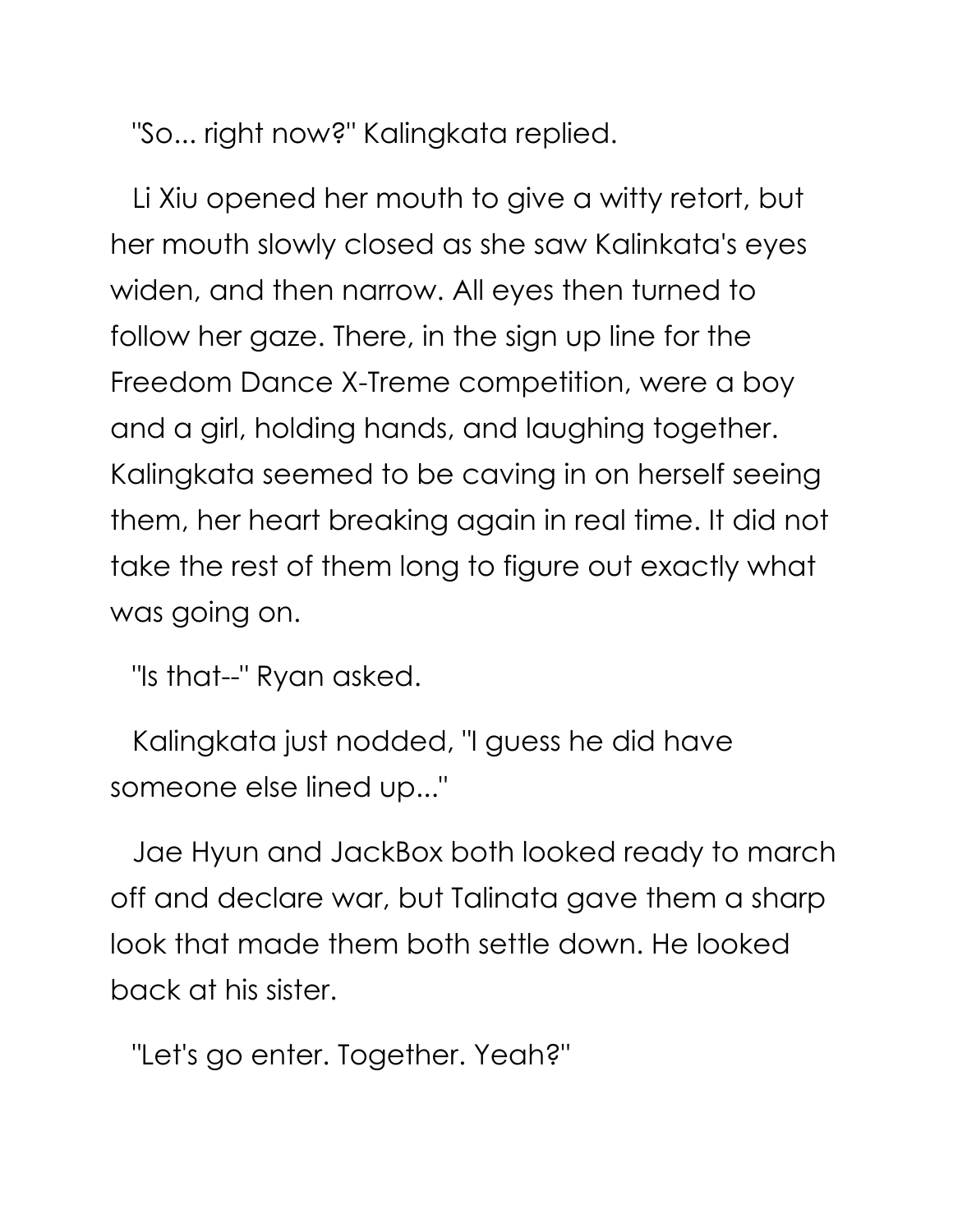She looked back into his eyes, and nodded with a thin smile. "Yeah, together." She turned back to the others. "Cheer us on, yeah?"

JackBox and Jae Hyun whispered something to each other, and that was sure suspicious, but they assented that they would indeed cheer them on very much, so much, all the much. With that out of the way, the twins got in line. While there were a lot of people around them, they were all strangers, and it felt in a way like they were finally alone. Sang Mi exhaled, and Sang Eun got behind her and rubbed her shoulders. "You're tense as hell."

"It's been a big day. And we're entering the same contest as Kyon. Of course I'm tense."

He kept up the massage, "So, I have a suspicion."

"...Okay."

"I don't think everyone else realized you had a boyfriend."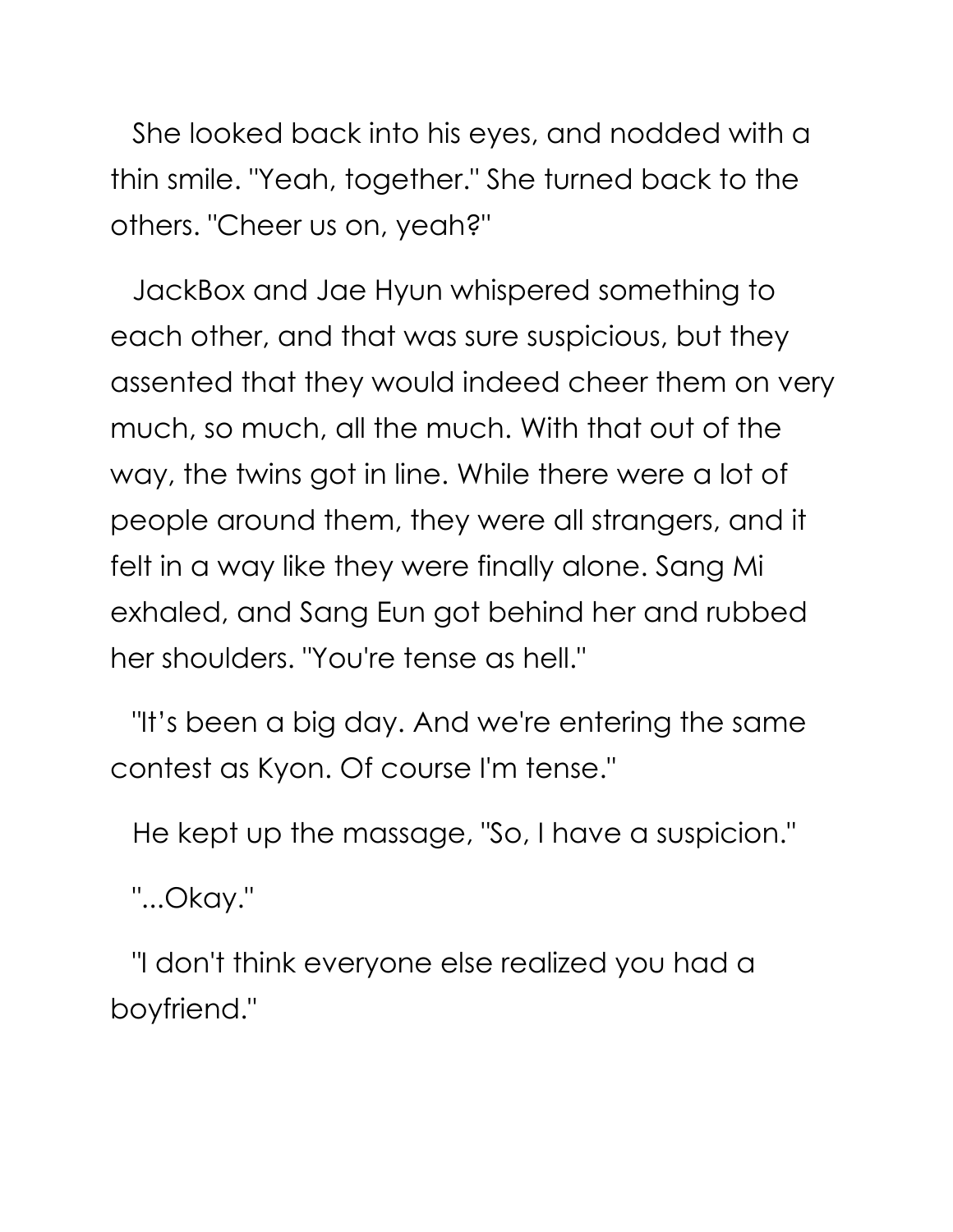She frowned, "That's impossible. It's not like I didn't mention him."

"You didn't very often, and when you did he was your all-star sports champion, in the top of his class, boyfriend who went to another school so you hadn't met him."

There was a long pause, "Oh shit they really didn't think I had a boyfriend!?!"

"Yep."

"That explains--"

'Yep."

"But then that means--"

"Uh huh."

There was a long silence. "...Let's trade off."

"No that's okay."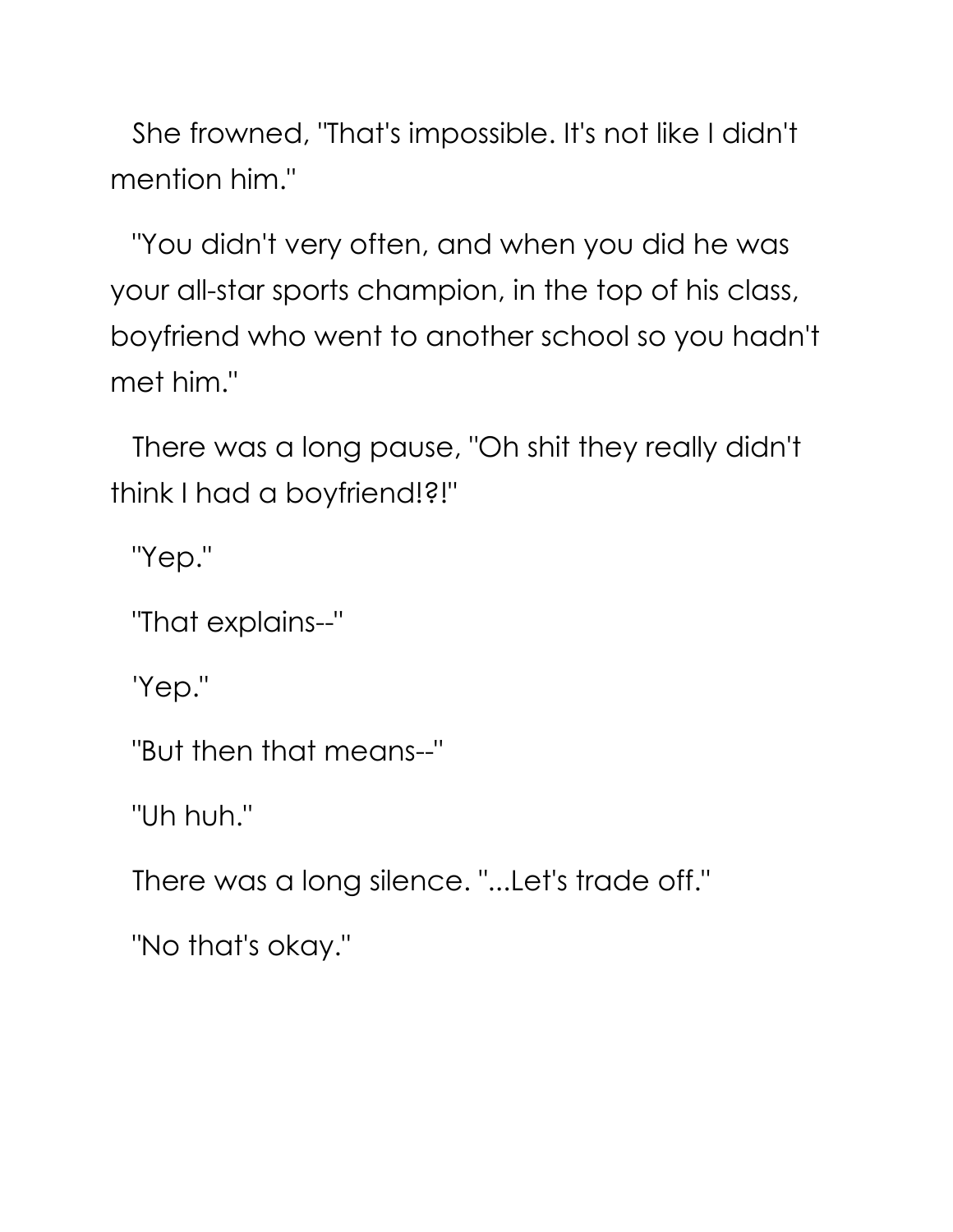"Don't be a dummy." She forced him around, and dug her fingers into his shoulders. They were rock hard with tension.

She looked up at him, and he turned his head so she could see that he knew that she knew. "...How stressed are you?"

He slumped, closing his eyes, as someone told them to keep the line moving, and Kalingkata gave them some snark as she pushed her brother forward. "...I'm barely keeping it together," he said as she shoved him.

"That's not okay! You can't just keep this stuff in!"

He spun on her. "What else was I supposed to do? Mom has been a basket of nerves, she's on the verge of breaking down. Dad is even more exhausted than usual. Min Jun just shut himself away with his work. And... and you've been just gone. You just went into your games and disappeared for days." His eyes were bubbling with tears. "Someone had to hold things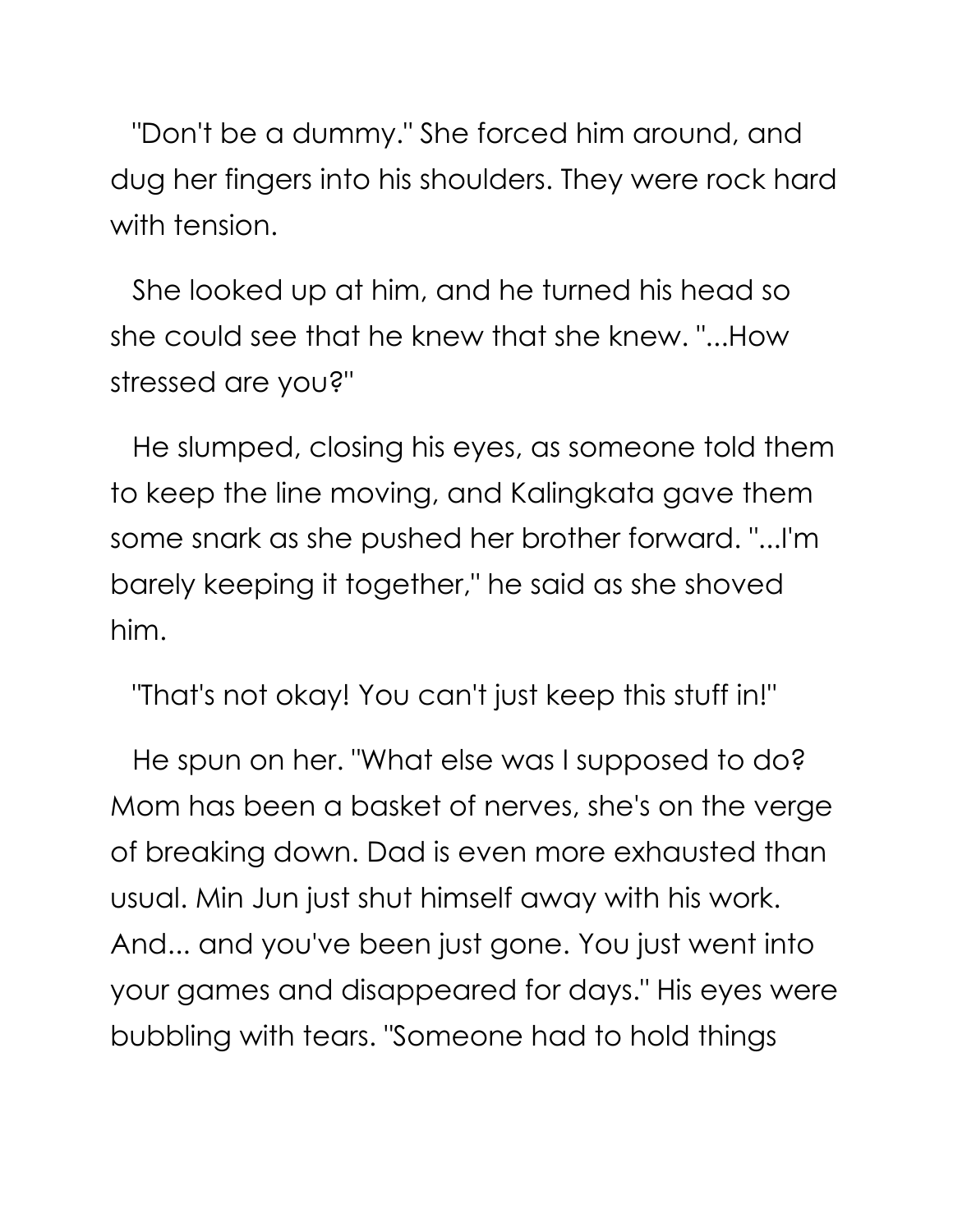together, Sang Mi. I didn't want it to be me, but someone had to--"

She wrapped her arms around him, and he stopped mid sentence. "I'm sorry."

"I miss her so much, Sang Mi. I miss grandma."

"...I know."

"It's been so hard."

"I know. You deserved better."

A man coughed loudly. "Could you please keep moving, you're up next."

He began fumbling for a tissue in his pockets, and Sang Mi reached up and wiped his tears with the cuff of her shirt.

"You'll get it all dirty."

"My brother is more important than my stupid shirt."

He gave a little laugh. "One of us should really bring tissues sometime."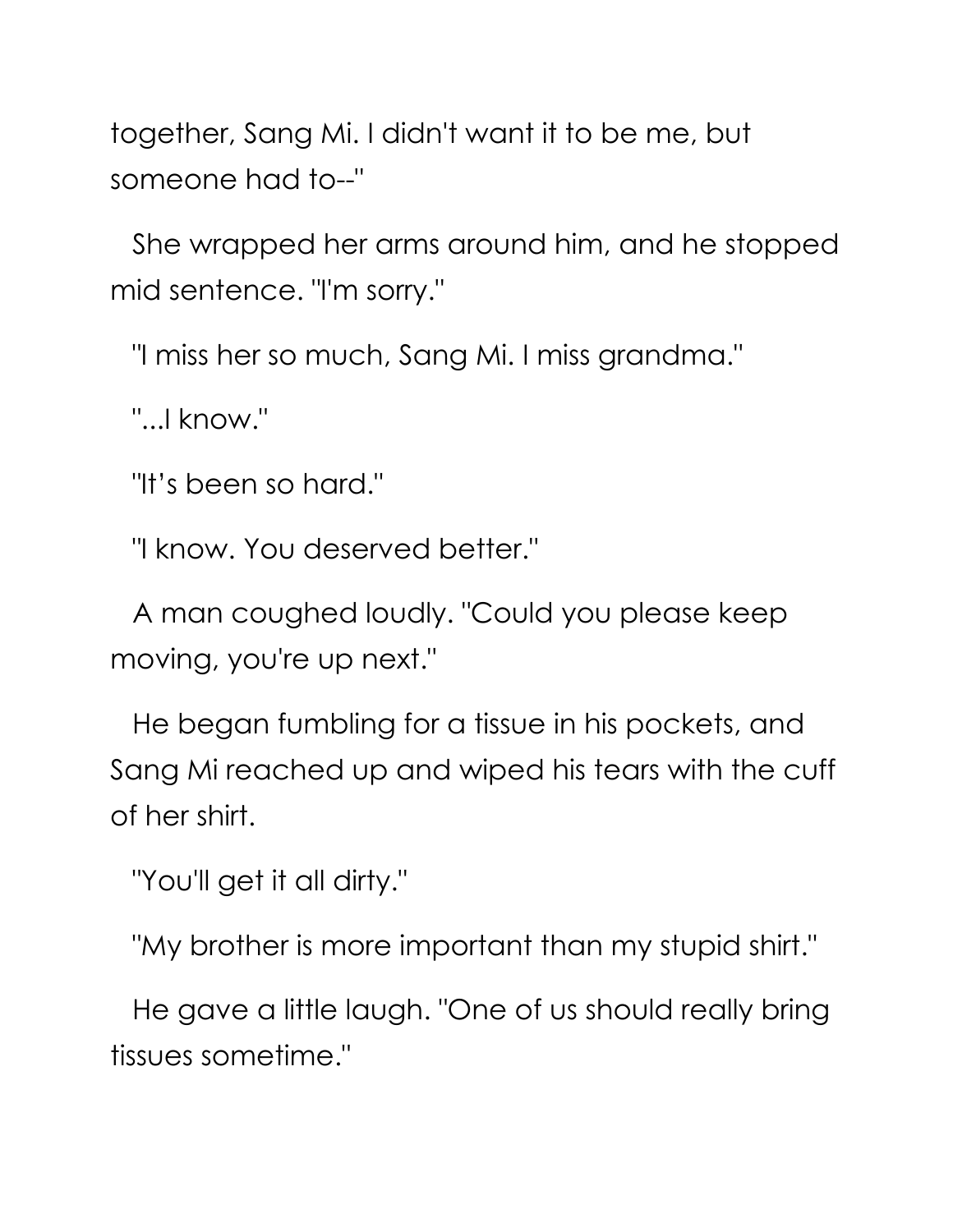"Not me, I'm not bringing a purse if I can help it." "I could rock a purse."

"You know, I think you could. A lot of guys can't."

The man running the line, with some desperation, coughed even louder. "Yes, yes very touching, extremely moving sibling bonding moment, I'm honored to see it, now please get on stage before someone yells at me."

"--sorry!" the twins shouted in tandem and rushed up onto the platform in a hasty advance that put them right in the sights of Kyon and his female companion.

"The next match is between Kyon and Tetora of our local Academy 2, and Sang Mi and Sang Eun, twin siblings from over at Academy 27!"

The four participants walked up to each other.

Sang Mi looked ready to murder someone.

Sang Eun looked ready to happily assist in hiding a body.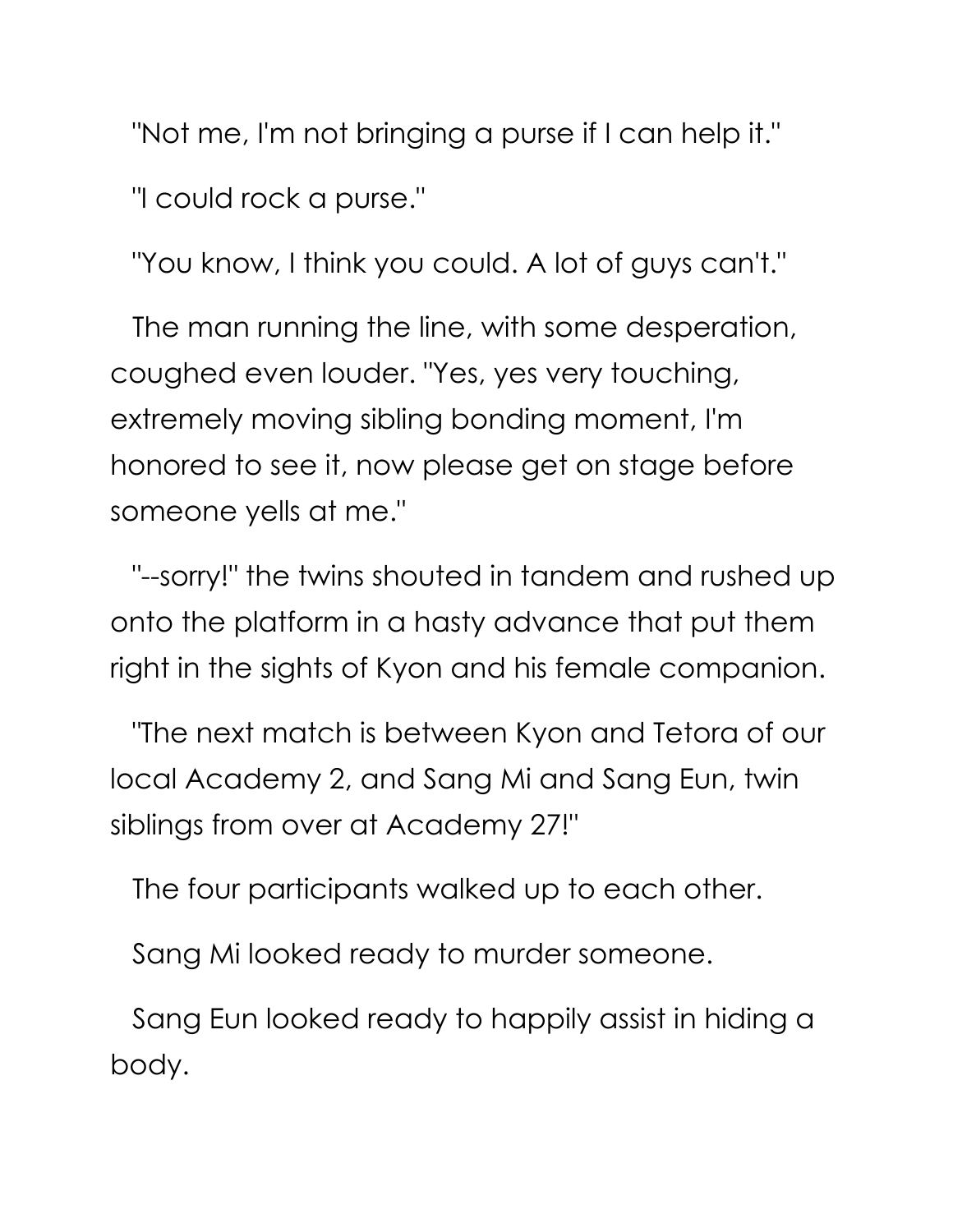Kyon looked terrified.

Tetora looked confused at the strange energy around her.

"Um, do you guys know each other?" she asked curiously, her hair was dark brown with straight bangs, the rest an even cut just below chin level. Frustratingly, she was wearing a Welkinridge t-shirt.

Sang Mi put on an obviously fake smile. "Oh, I just know this boy here because we dated for a year and a half. You know. As you do."

Tetora glanced between the two of them. "Oh! Well..." she extended a hand, trying to break the tension. "I'm Tetora, you must be Kalingkata then? Kyon and I have been dating for a little over a month now--"

Sang Mi shook her hand politely, and then her grip got a little too intense as she hit the end of her sentence. "A little over a month you say?" She looked at her brother. "Did you hear that, Talinata?"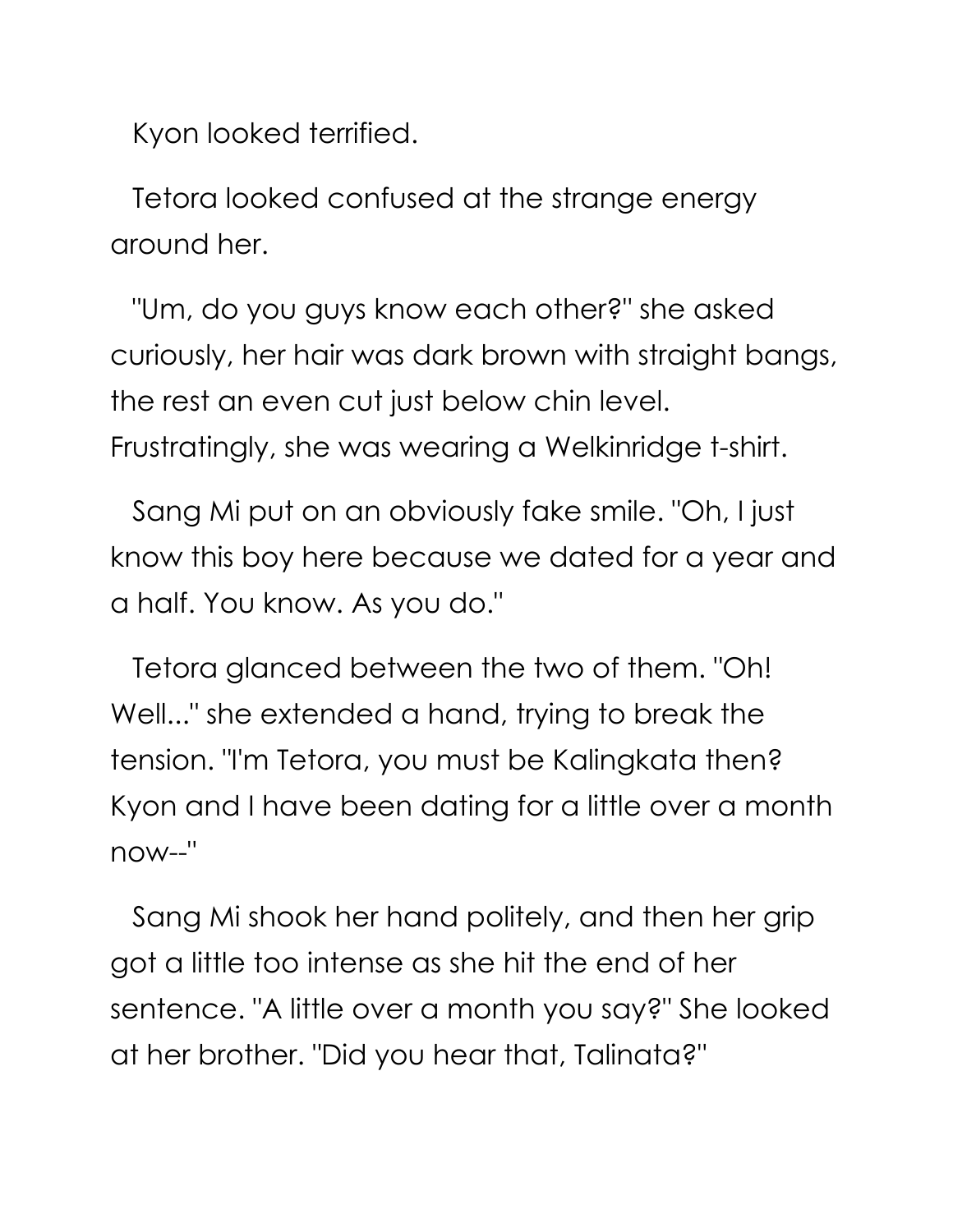"I sure did. What a very interesting amount of time."

Kyon gave an awkward laugh. "Yeah, look I wasn't thinking I was going to run into you here..."

"Oh you didn't?" Sang Mi said. "Sure seems like there were some things I deserved to know... I don't know... a little over a month ago?"

Tetora looked even more confused. "What's she talking about?"

"...We'll talk about that later--"

The announcer coughed into the microphone. "If the participants could stop talking, please, and get to their places...."

The two pairs scrambled over to their dance pads: each one was a touch-pad with markings delineating spots to hit with their feet. A giant hologram appeared in front of them of a fairly popular band, "Extra Sour Grapes," which waved to the audience as though they were really there.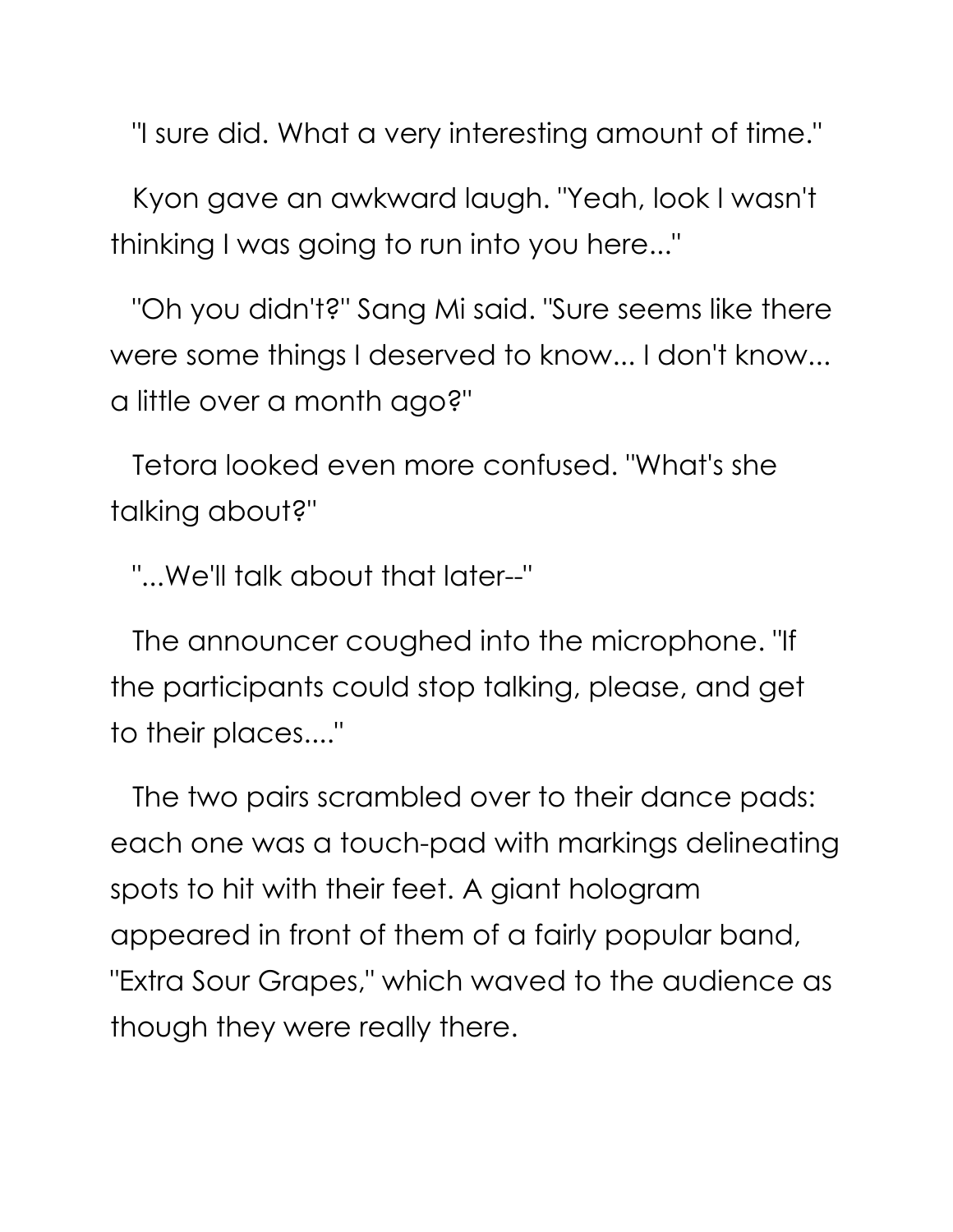As the fake band tore into the song, they started dancing.

Kyon and Tetora were in perfect sync, focused. Their feet moved in tandem, and they even pulled off some fancy moves for the audience, Kyon swinging her over to his pad as he leapt to hers.

Sang Mi and Sang Eun started just as good. Their feet moved in a flurry--they'd practiced this game together at home many times. They were good at it.

But then something happened.

Sang Mi put her hands up in the air, and moving them up and down, did a really silly little dance, looking over at her brother.

And he laughed, and did a little jig in time to the music, which made her laugh.

It only continued from there, each trying to top the other in being silly, making their sibling laugh more and more till they had forgotten they were on stage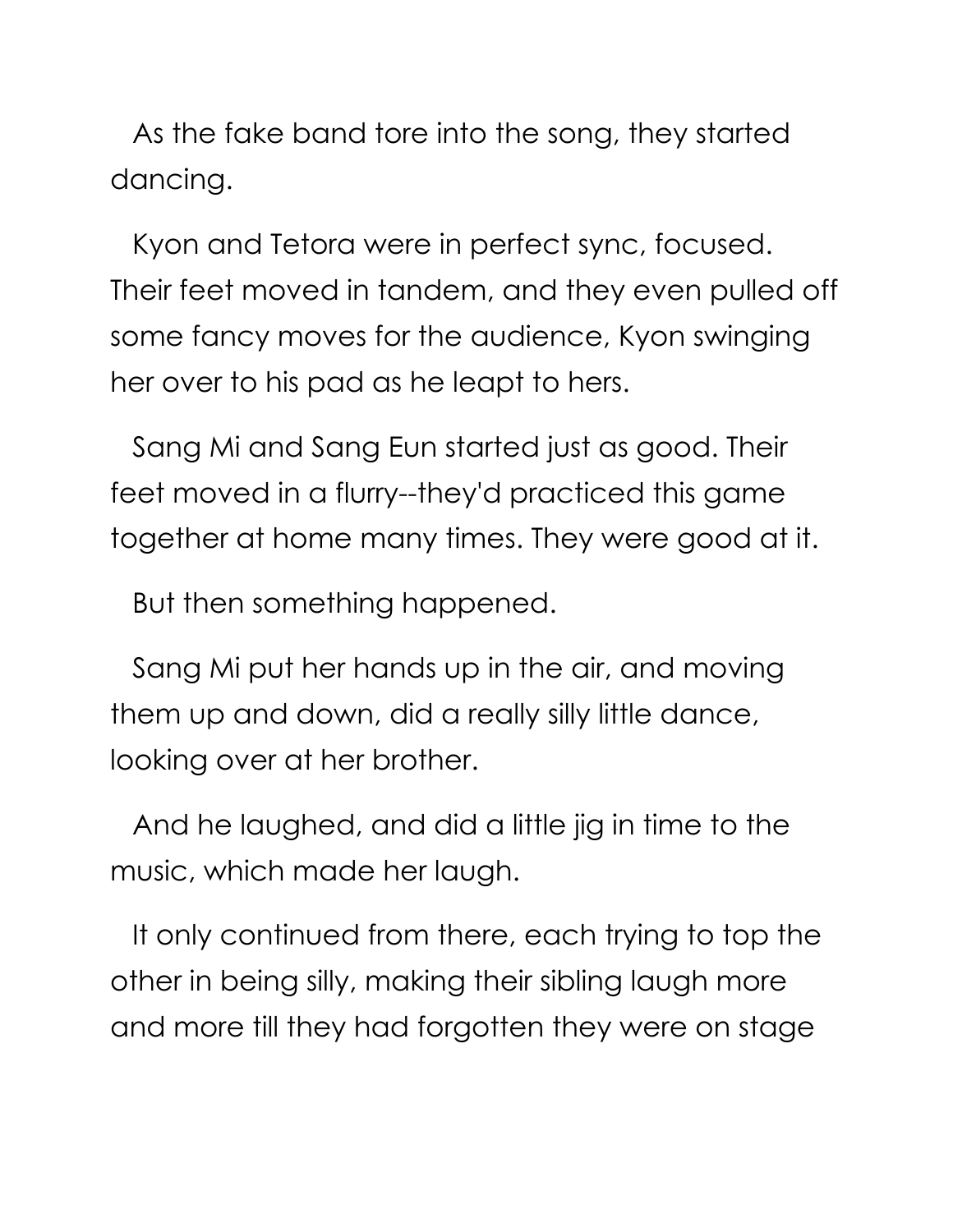at all, supporting each other at the shoulders as they cracked up into tearful fits of laughter.

"The winners are--Kyon and Tetora! Easily, surprisingly."

The couple waved to the crowd, and as they did so, the twins turned their back on them, and walked off the stage, arms around each other, still laughing.

Some distance away, Kyon and Tetora got down from the stage themselves, and looked on warmly at the departing siblings.

"…So really, what was that she was saying about over a month ago?"

Placing his hand on his girlfriend's shoulder he smiled. "…Don't worry about it. And look, they're happy. I guess things worked out in the end."

He felt a hand fall on his shoulder, and he and Tetora looked over to see JackBox and Jae Hyun who were smiling darkly at them.

"Oh, you thought this was over?" JackBox said.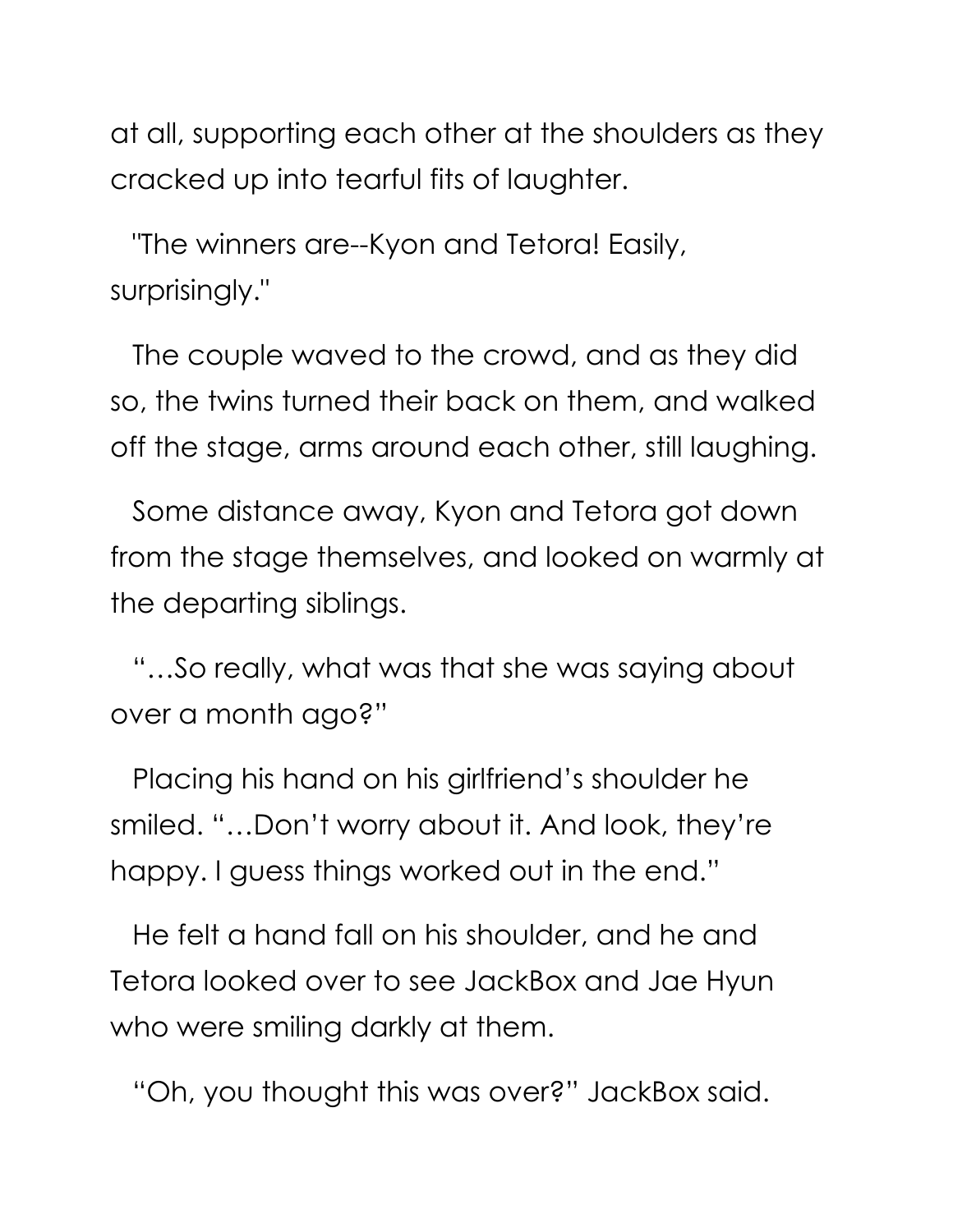"It's nowhere near over," Jae Hyun said, holding up his phone with their entry to the Free Dance X-treme Tournament on it. "The twins might be okay having fun with losing…"

Tetora and Kyon flinched back into each other's arms as the Jae Hyun and JackBox's glowers increased.

"But we're going to annihilate you!" the romantic rivals said in unison, turning into a joint maniacal laugh.

Kalingkata looked over, "Aw, it looks like everyone is getting along.!"

Talinata coughed. "…Yeah sure let's go with that."

The next round of the tournament, Kyon and Tetora did in fact face JackBox and Jae Hyun, which didn't make sense according to the tournament line up, but after a talking-to by JackBox the organizer seemed to understand that this was going to happen if he valued himself.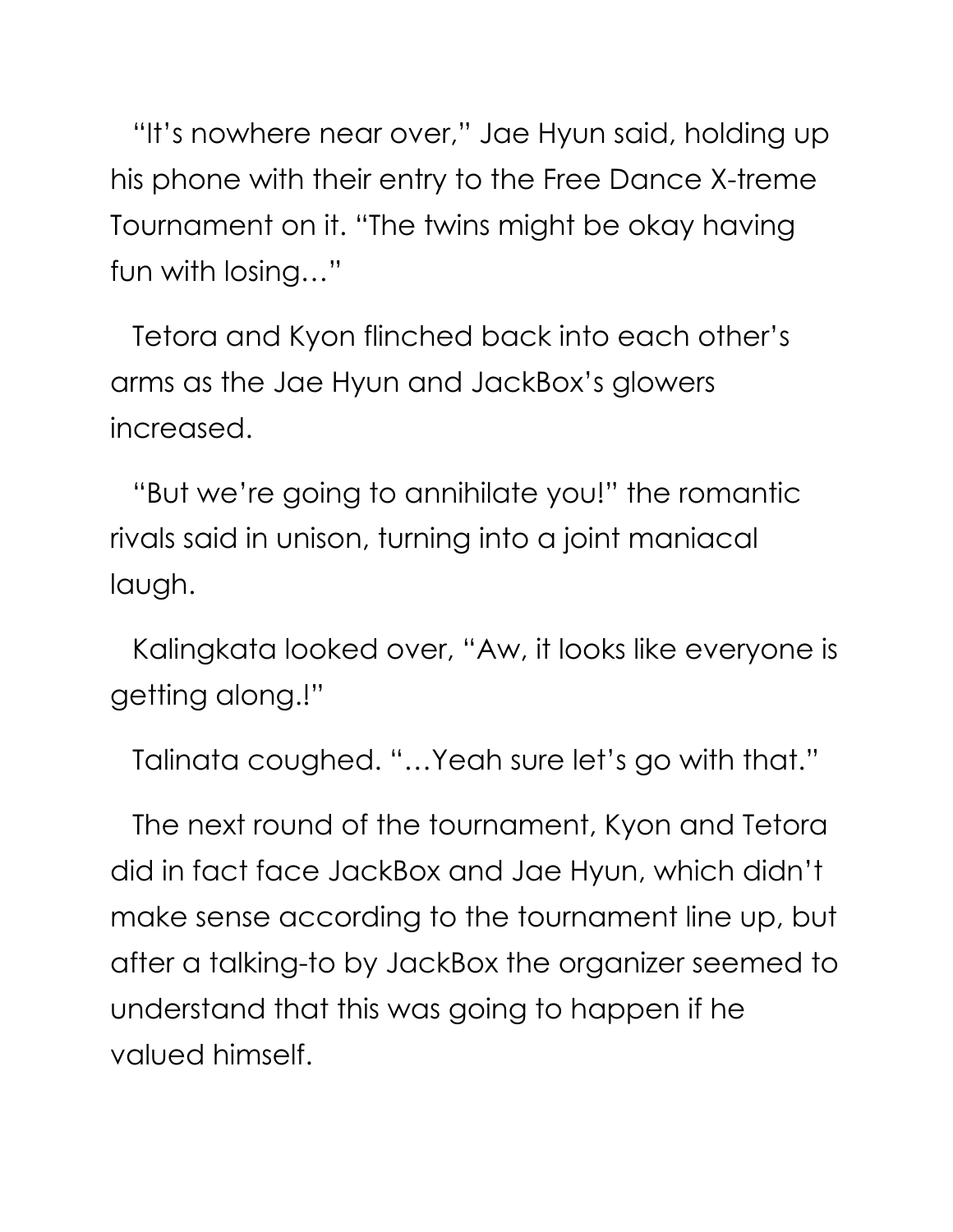This round of the dance competition was indeed brutal.

Jae Hyun and JackBox were merciless, a word which had previously never been applied accurately to a family fun dance game tournament. The audience watched with awkward but impressed stares as they somehow did all of their dance moves while giving the other participants death-stares.

Needless to say, they won, leaving the other couple to walk off defeated, and then begin what appeared to be a very heated conversation offstage.

The rivals also won the whole tournament, which then led to a fight about which one of them would give Kalingkata the commemorative Teddy Bear they'd won.

Kalingkata looked on from a distance, licking an ice cream cone with her other friends.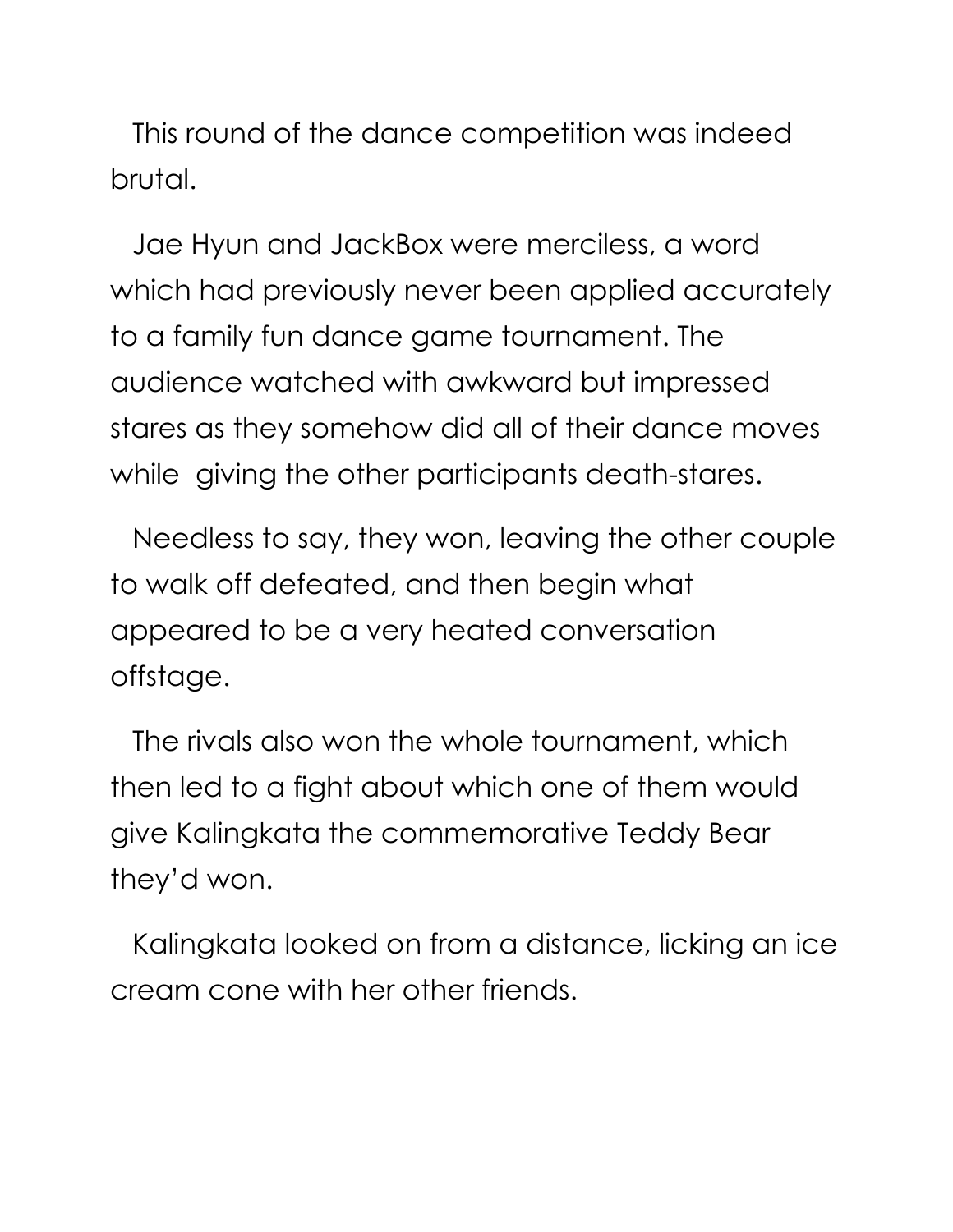"They look pretty good together," she mused, as the pair began an intense rock paper scissors competition over Teddy Bear gifting rights.

Li Xiu laughed. "Oh man do not let them hear you say that."

"Huh?" Sang Mi said.

"Huh?!?" Jae Hyun and JackBox said.

"It's just great to see them spending time together, Jae Hyun is usually glued to me so it's nice to see him take interest in another girl, you know?" Sang Mi meant something rather different than this sounded like to the rest of them. Of course, no one picked up on this except her twin.

Looking between the three of them, Li Xiu, who had previously come to the right conclusion, suddenly came to several wrong conclusions in very quick succession. "Oh my god, I totally misread that." She hadn't. "This whole time.. JackBox and Jae Hyun were flirting?"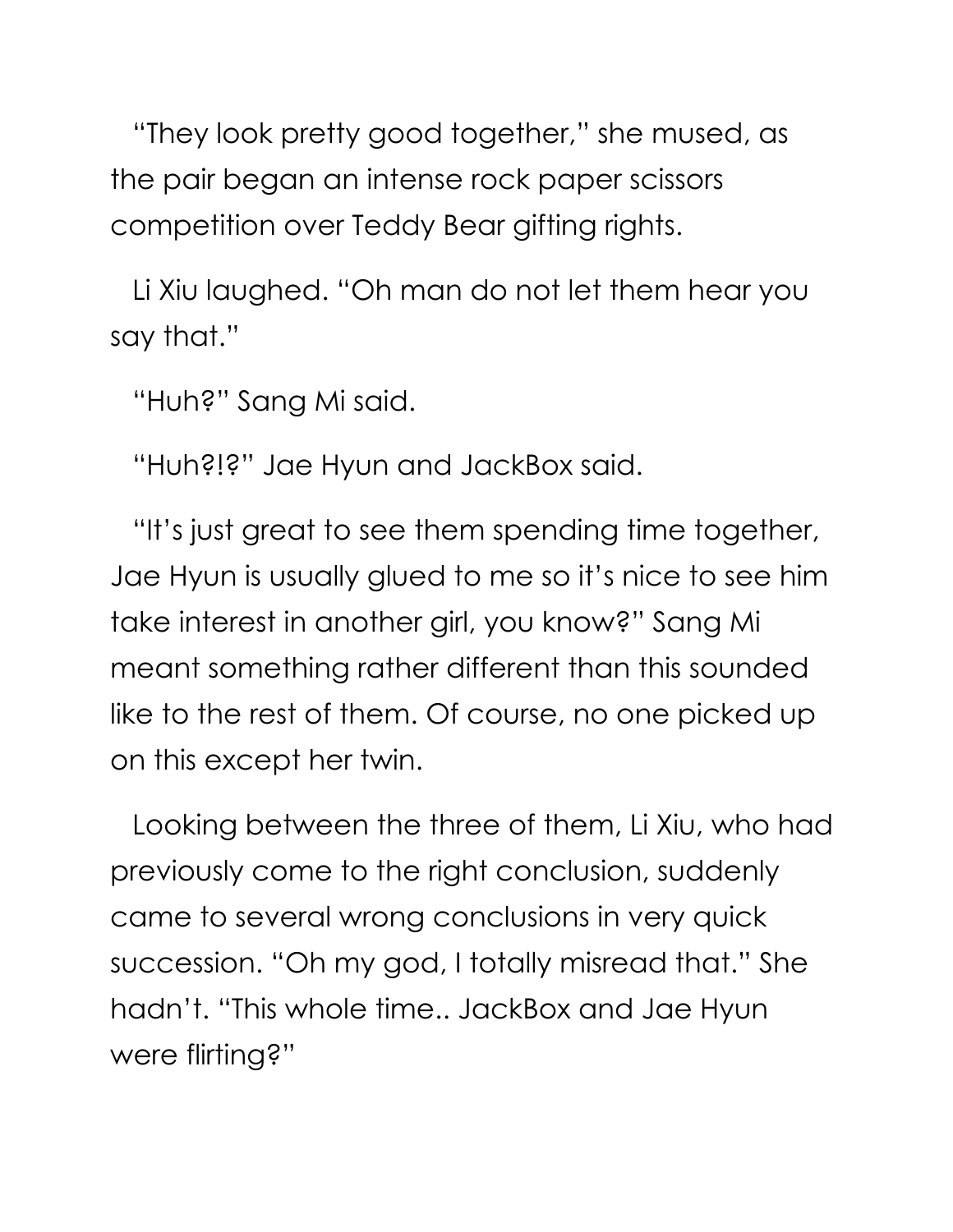"WHAT?" they said in unison.

"Oh my god they replied in unison," Tsetseg said, dropping her candy bar.

Li Xiu squinted at JackBox as if assessing a threat.

"It's not what you—" they continued in unison. "Stop that!" They yelled at each other in unison, each getting more frustrated and red in the face.

"I don't like anyone!" JackBox said.

"Well—I don't like anyone either!" Jae Hyun protested too much. Sang Mi stared unconvinced.

"For the record, I, Cao Li Xiu, also don't like anyone," she said trying to sound cool and debonair but coming off more like a guy butting in to say 'I agree with that' at the end of a discussion.

Ryan, Tsetseg, and Bashrat tried hard not to get involved further by beginning a very boring conversation about if 'blue' counted as an ice cream flavor, and succeeded.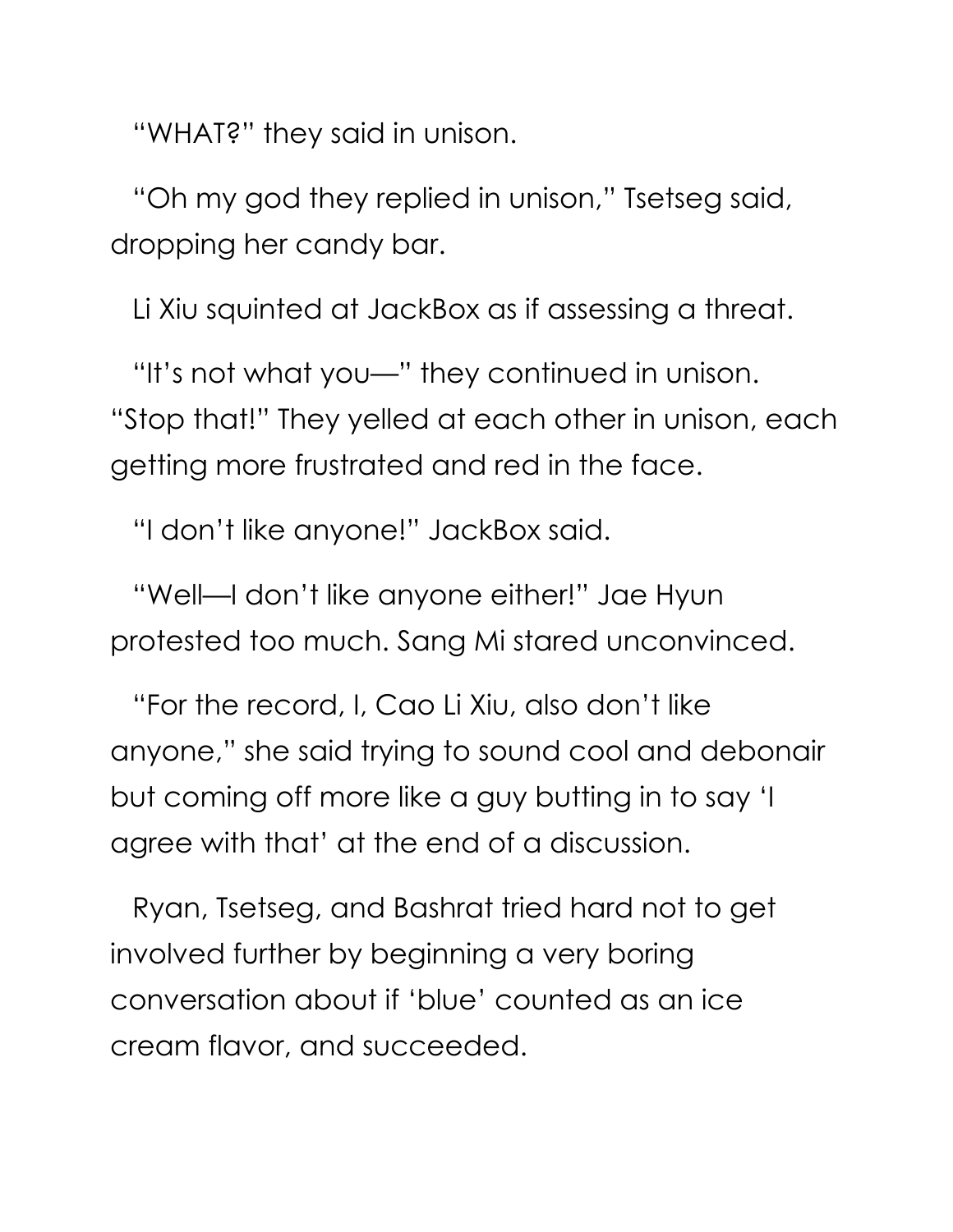Sang Mi looked between the suddenly awkward situation and stood up; her brother looked up at her nervously, but she gave him a wink. "And I, Kalingkata, like all of you. Because you're my best friends."

The awkward tension fell away suddenly, and Tsetseg let out an audible "awww."

Talinata grinned. "I think I could say the same."

"Well now that we've resolved that no one is romantically interested in anyone, happy new year friends," JackBox said.

"Happy 2387, I'll be glad to leave 2386 in the gutter," Kalingkata said, sitting back down.

Li Xiu smiled. "So, got any new year's resolutions?"

Sang Mi leaned her head on Sang Eun's shoulder, watching as JackBox and Jae Hyun began a noisy discussion they hoped was overheard about all the reasons they could not be attracted to each other "Not really. I'm just happy to be here. This time last